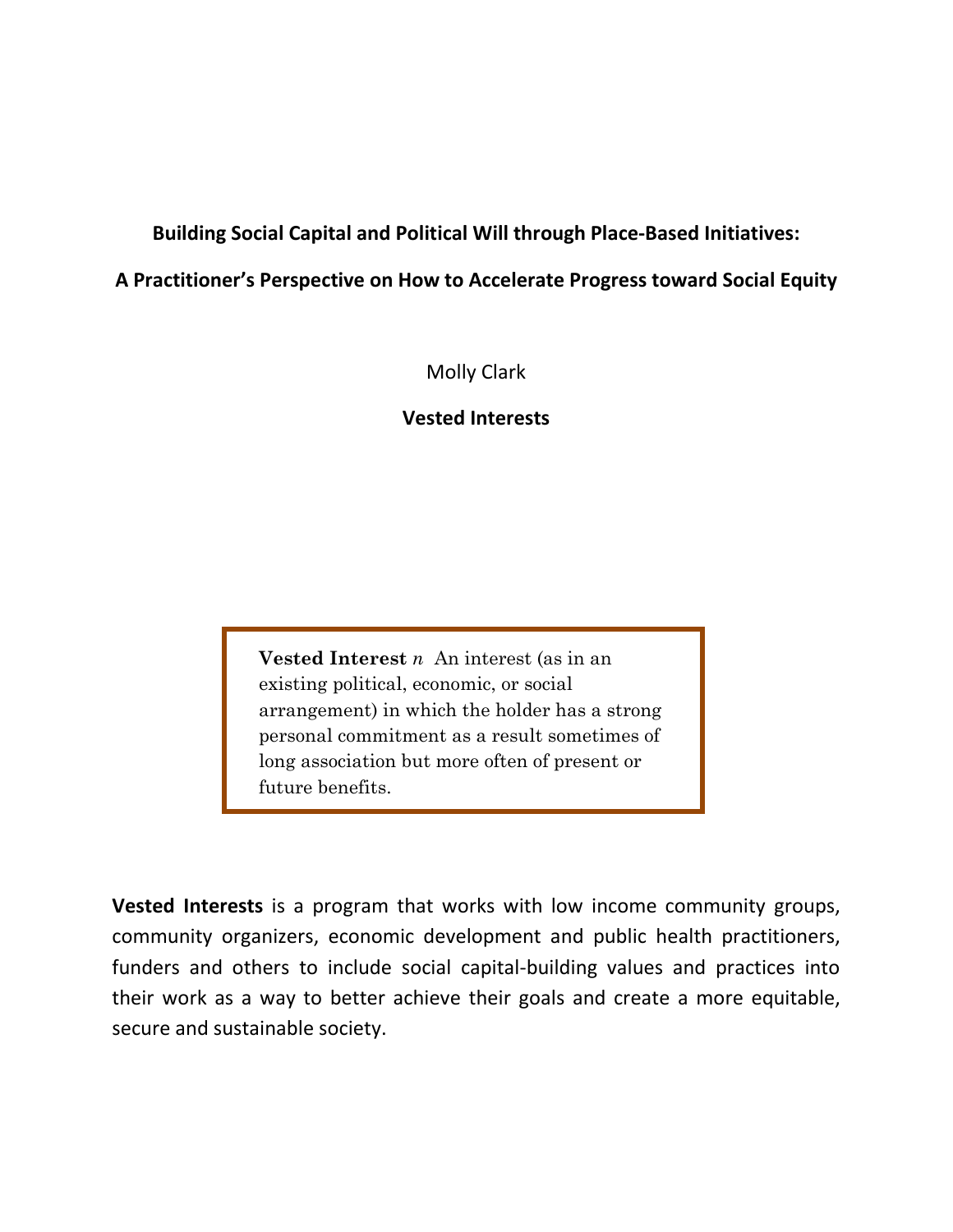# **CONTENTS**

| Chapter 1. In which we discuss why social capital is the critical path to political consensus and social equity 3                                                                                                        |  |
|--------------------------------------------------------------------------------------------------------------------------------------------------------------------------------------------------------------------------|--|
|                                                                                                                                                                                                                          |  |
| Chapter 3. In which we explore how the Interpersonal Theory of Social Change moves us from community<br>organizing to reorganizing communities and creating equity in real time and proposing five major improvements to |  |
| In Conclusion: We Can Create Political Will for Greater Equity-But It Takes Reframing the Local Work 21                                                                                                                  |  |
|                                                                                                                                                                                                                          |  |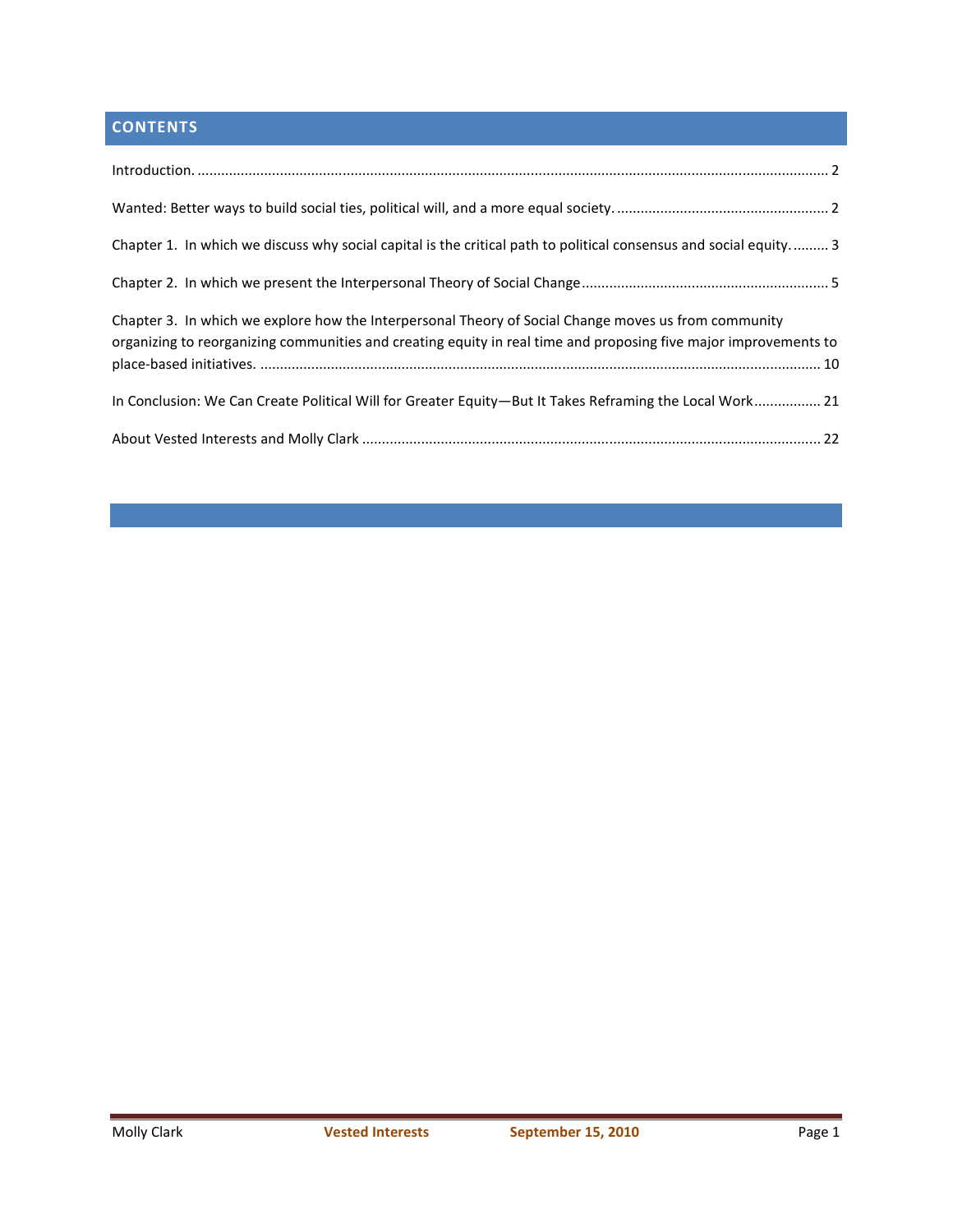#### INTRODUCTION.

#### WANTED: BETTER WAYS TO BUILD SOCIAL TIES, POLITICAL WILL, AND A MORE EQUAL SOCIETY.

This is an encouraging time in the movement to restore fairness and equality of opportunity as core tenets of American society. The social equity movement is emerging as a coherent and catalytic force at the local, state and national levels, following generations of public policy decisions that have plunged us into a deep and prolonged recession, created the largest wealth gap in a century, generated a stillgrowing epidemic of obesity and chronic disease, exacerbated global warming, and intensified animosities across lines of class, race, ethnicity, religion and political ideology.

Momentum to change the inequitable systems and policies that have produced this mess is increasing, as microfinance, social determinants of health, marriage equity and other social equity movements progress from early experiments to gaining mainstream acceptance. As thought leaders such as Richard Wilkinson, Kate Pickett and Michelle Obama have observed, we know what needs to be done: All we need now is the political will to do it.

Which brings us to the next question: How do we build broad support for better policies in a society that has become as fragmented and distrustful of government as ours? This is not an issue of better social marketing, more forceful advocacy, or electing more skillful politicians who will do the right thing. New York Times columnist David Brooks has noted that, as things presently stand in the U.S., politicians have no center to govern from.<sup>i</sup> Moreover, in the absence of public support that is both deep and broadbased, even the best policies enacted now could easily be reversed in the next election cycle.<sup>1</sup>

The pathway out of this conundrum is to rebuild what Robert Putnam calls "social capital" – the store of personal relationships and community bonds that are the foundation of social consensus, economic opportunity and a functional democracy. Building social capital cannot be achieved by fiat; it must be steadily and intentionally cultivated from the ground up, building identity of interest among people of different backgrounds and beliefs, and changing who knows whom, who trusts whom, who depends on whom, and who feels accountable to whom.

**Building social capital cannot be achieved by fiat; it must be steadily and intentionally cultivated from the ground up, building identity of interest among people of different backgrounds and beliefs, and changing who knows whom, who trusts whom, who depends on whom, and who feels accountable to whom.** 

 $1$  Health care reform being a case in point.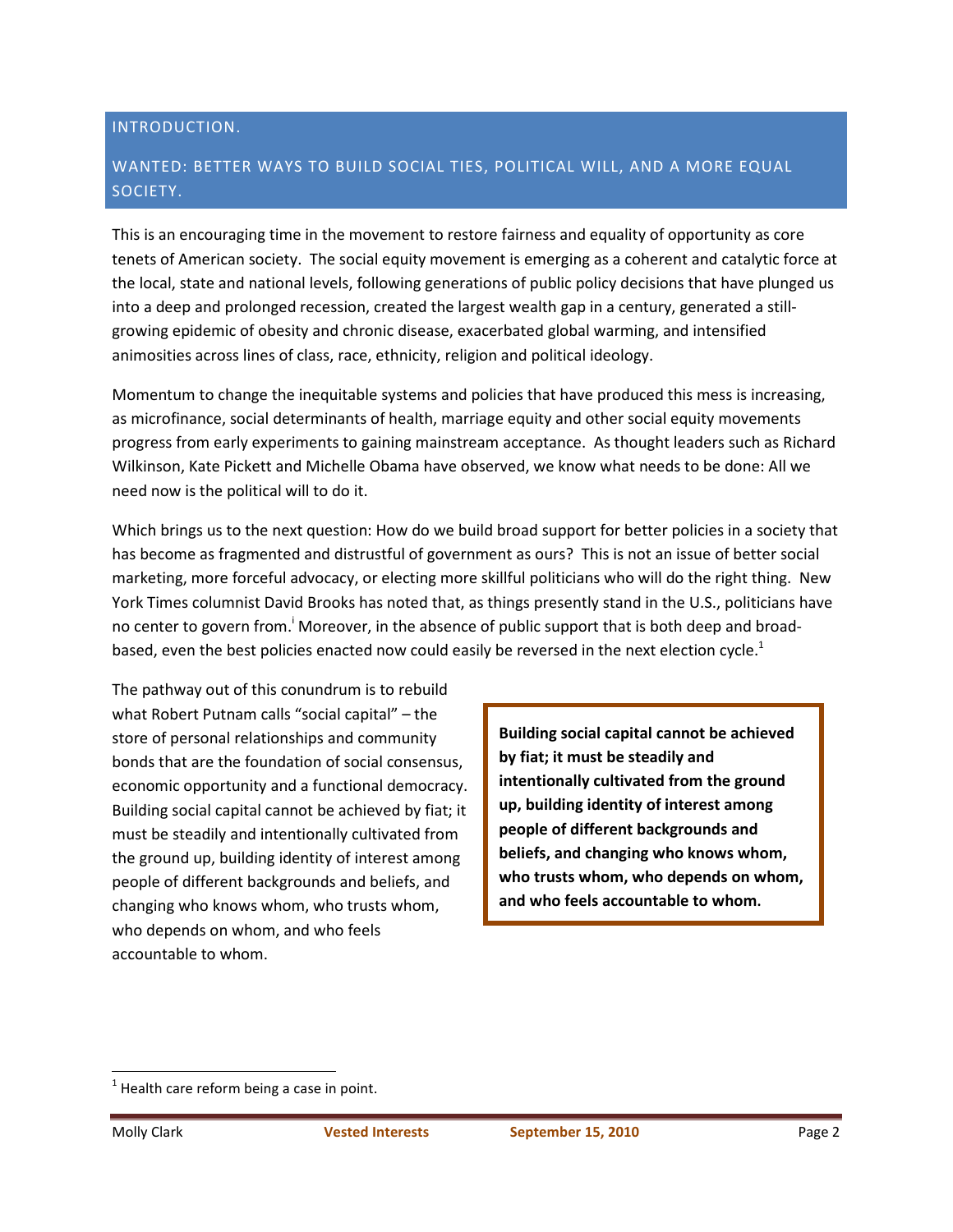An ideal home for this work would be in the "place-based"<sup>2</sup> community-building initiatives that have emerged over the past decade or so, and are being heavily promoted through the federal government's Promise Neighborhoods and Choice Neighborhoods initiatives, as well as major foundation-sponsored programs such as The California Endowment's Building Healthy Communities initiative. Yet none of these mention the creation of social capital as an explicit goal and indispensible piece of social equity work.

**If place-based initiatives were to invest substantial time, intellectual energy and money into models that weave resilient social ties both within low income<sup>3</sup> communities and across barriers of class, race, political ideology and religious affiliation, it would strengthen and accelerate the achievement of all other facets of the work. And if they fail to do so, many of the most worthy goals of the equity movement may be neither achievable nor sustainable.**

## CHAPTER 1. IN WHICH WE DISCUSS WHY SOCIAL CAPITAL IS THE CRITICAL PATH TO POLITICAL CONSENSUS AND SOCIAL EQUITY.

What is at stake is not merely warm, cuddly feelings or frisson of community pride. [There is] hard evidence that our schools and neighborhoods don't work so well when community bonds slacken, that our economy, our democracy, and even our health and happiness depend on adequate stocks of social capital.

--Robert Putnam, *Bowling Alone*

The relationships between inequality and poor health and social problems are too strong to be attributable to chance…. It is very difficult to see how the enormous variations which exist from one society to another in the level of problems associated with low social status can be explained without accepting that inequality is… the common denominator and a hugely damaging force.

— Richard Wilkinson and Kate Pickett, *The Spirit Level*

As Robert Putnam eloquently discusses as the central thesis of his game-changing book, *Bowling Alone*, starting in the 1960's social bonds in the U.S. have steadily eroded, with negative consequences for Americans' health, economic vitality and levels of civic participation.<sup>ii</sup> In *The Culture of Contentment*, economist John Kenneth Galbraith points to a growing class divide between the people who became

 $\frac{2}{3}$  "Place-based initiative" is a term of art that has currency in the world of government, philanthropy, and social activism. According to a White House briefing paper issued by Peter R. Orszag, Office of Management and Budget, Melody Barnes, Domestic Policy Council, Adolfo Carrion, Office of Urban Affairs and Lawrence Summers, National Economic Council dated August 11, 2009, " Place-based policies leverage investments by focusing resources in targeted places and drawing on the compounding effect of well-coordinated action." http://www.whitehouse.gov/omb/assets/memoranda\_fy2009/m09-28.pdf

 $3$  It is hard to find a succinct term for people who lack financial resources that doesn't insult them and have pejorative overtones. A colleague, Andy Nelson, once suggested a better term would be "poorly paid," which indeed has a more accurate ring to it. However, for simplicity's sake, I succumb to convention in this one matter and use the terms "low income residents" or "poor", with apologies to my poorly paid friends and colleagues.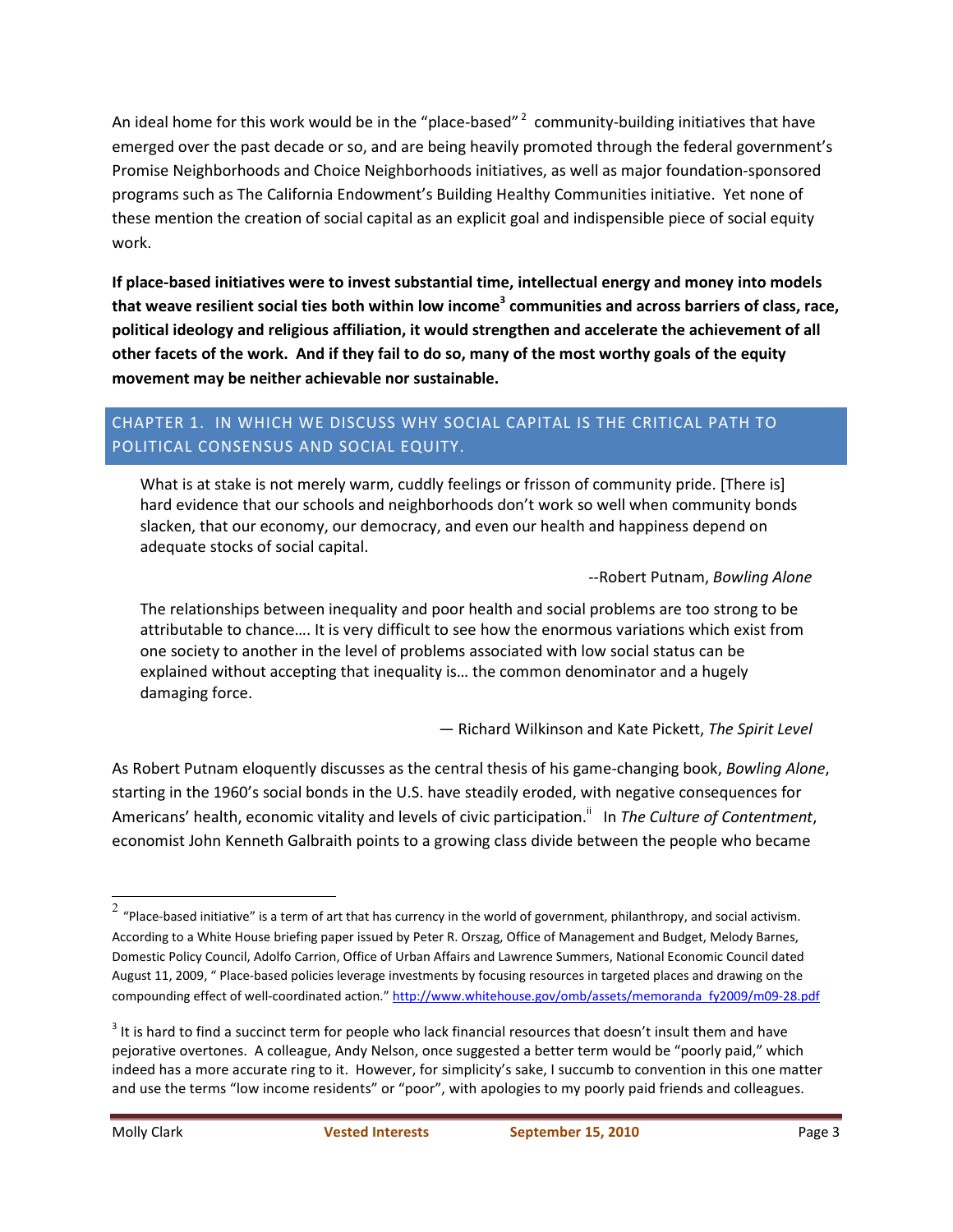middle class thanks to New Deal and post-war policies, and the poor. This new middle class majority gradually forgot their roots, and began to vote for policies that allowed the haves to have more, and against policies that allowed the have-nots to have something, resulting in what Galbraith called a large and growing "semi-permanent underclass" in the U.S.<sup>iii</sup> And years before the Great Recession hit, In *Wealth and Democracy*, social analyst Kevin Phillips laid out how the growing concentration of wealth among a small percent of Americans subverts principles of fairness and democracy, effectively turning America into a plutocracy that promotes the interests of the rich and powerful at the expense of the rest of us.<sup>iv</sup>

The breakdown of social capital has direct bearing on the causes and consequences of rising poverty rates and income inequity in the U.S. For example, in their recent book, *The Spirit Level*, public health researchers Richard Wilkinson and Kate Pickett make a compelling case for a causal relationship between social inequity, low social status and the fragmentation of society and the rise in chronic disease and poor outcomes in all standard international measures of health and well-being in the U.S. $^{\text{v}}$ 

At this juncture, most people who work to promote greater equality in the U.S. recognize both the theoretical and practical relevance of the breakdown of community to high rates of poverty, chronic disease, mental illness, drug trafficking, gang-related violent crime and other seemingly intractable social problems. Social capital is critical to the equity movement in at least two ways:

- Social Capital as an Outcome: Because we are social animals, social bonds and trust-based relationships are as essential to human survival as air, food, water and shelter. A number of studies have shown that people fail to thrive in the absence of trust-based relationships and strong community ties.<sup>4</sup> In addition, we get most of our information, even most of our job and business opportunities through informal social networks and people we know and trust. vi This implies that a key success measure of equity activism and policy change has to be the amount of social capital it produces across lines of class, race, religious affiliation and political convictions.
- Social Capital as a Means to Other Ends: Social bonds, trust and identity of interest are also fundamental to achieving other social, economic and political aims. In civic and political life, people support policies and practices that are in the interest of the group or groups they most strongly identify with. This means that, to build the kind of broad-based political will needed to promote equitable policies, there is work to be done not merely forging short-term coalitions,

<sup>4</sup> For instance, in "Trust, Health, and Longevity," (*Journal of Behavioral Medicine*, Vol 21 No. 6, March 23, 1998), researchers John C. Barefoot, Kimberly E. Maynard, Jean C. Beckham, Beverly H. Brummett, Karen Hooker, and Ilene C. Siegler**,** conclude that "the evidence indicates that trust is associated with psychological and physical wellbeing in a way that enhances functional health as well as longevity."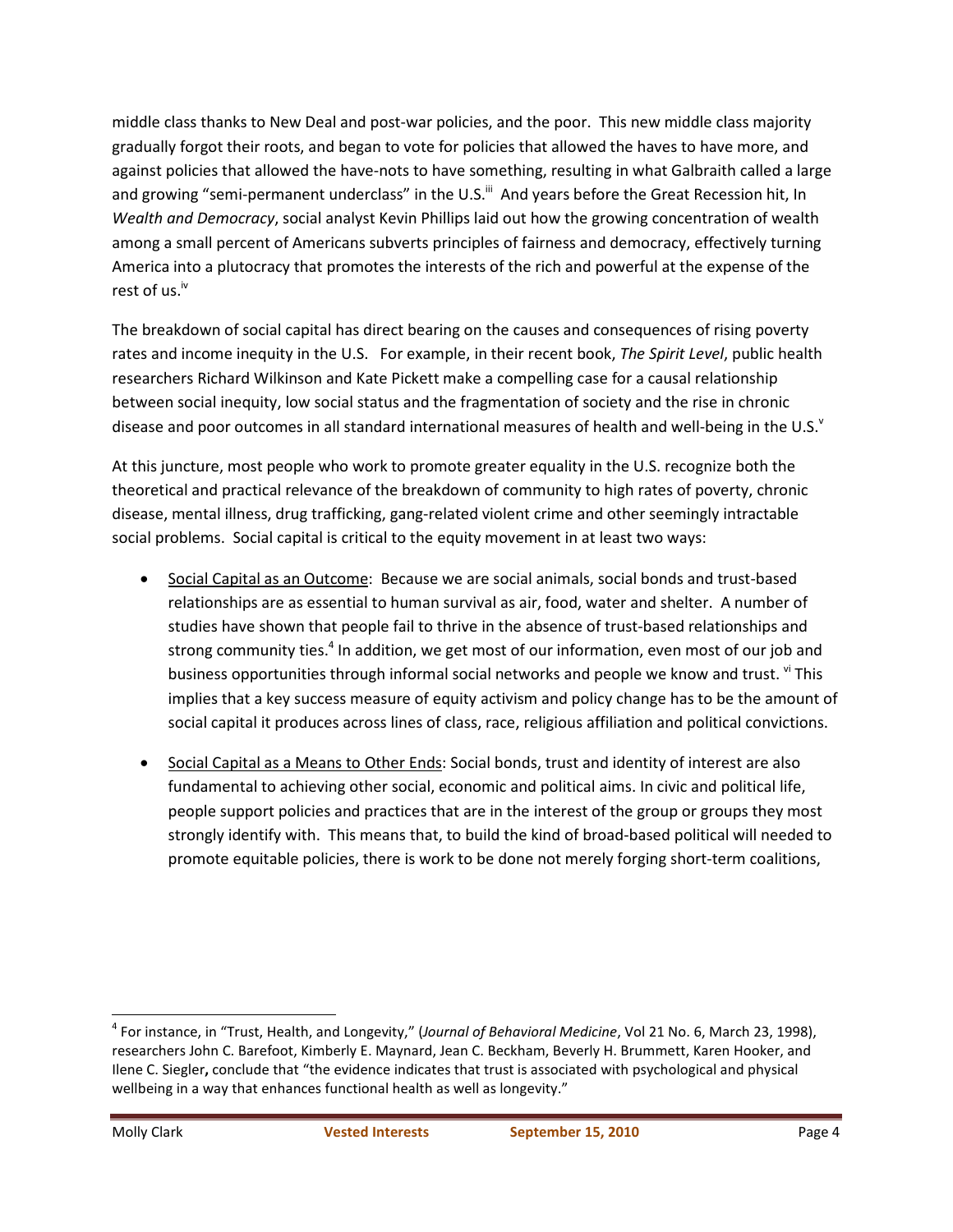but expanding resilient social networks and fostering the interdependencies that both produce these policies and assure they translate into more equitable social norms and behaviors.<sup>5</sup>

In this light, it is surprising how little time and money funders and practitioners of social equity invest in understanding the nature of social connections within low income communities and between low income and better-off groups, and in creating models that could generate strong intracommunity and inter-community social ties. If we examine the structure of most statewide or national place-based initiatives, for instance the "Ten Outcomes" and "Four Big Results" of the California Endowment's flagship Building Healthy Communities Initiative (BHC), there is no mention of greater social cohesion or improved social status of residents either as a desired outcome or as an essential vehicle of change. $^6$  It's not that BHC's outcomes, methods and success indicators are bad; as stated, they are simply much too service-centric to make fundamental changes to the status quo of social networks and social hierarchy. There is a gaping hole where the ingenuity, generative capacity, and social connectedness of low income residents should be.

### CHAPTER 2. IN WHICH WE PRESENT THE INTERPERSONAL THEORY OF SOCIAL CHANGE

Economies and societies are not machines. They are more like living organisms. Individuals do not act in isolation, but affect each other in complex ways.

--Paul Ormerod, *Butterfly Economics*

A weakness of most place-based initiatives is that they tend to sponsor only two general strategies. These can be summed up as *coordinated social action* and *policy (or systems) change*. The work of relationship-building – if mentioned at all—is treated as as a tactical matter in contexts such as coalitionbuilding to clean up a park or support for a new city ordinance. The assumption seems to be that a critical mass of these actions and policies will change social norms over time, but it is unclear how. A diagram of most place-based models might look something like this:

<sup>6</sup>http://www.calendow.org/healthycommunities/pdfs/Ten%20Outcomes.pdf and

<sup>&</sup>lt;sup>5</sup> For example, in his promotion of immigrant integration strategies, Dr. Manuel Pastor discusses the need for longterm relationship-building models as opposed to short-term coalitions or community action, as the best pathway to overcome racial and ethnic biases.

http://www.calendow.org/healthycommunities/pdfs/FourBigResultsUpdate8\_06\_09.pdf. The only mention of relationships and social status receive are in the context of youth development or coalition-building to improve services or policies.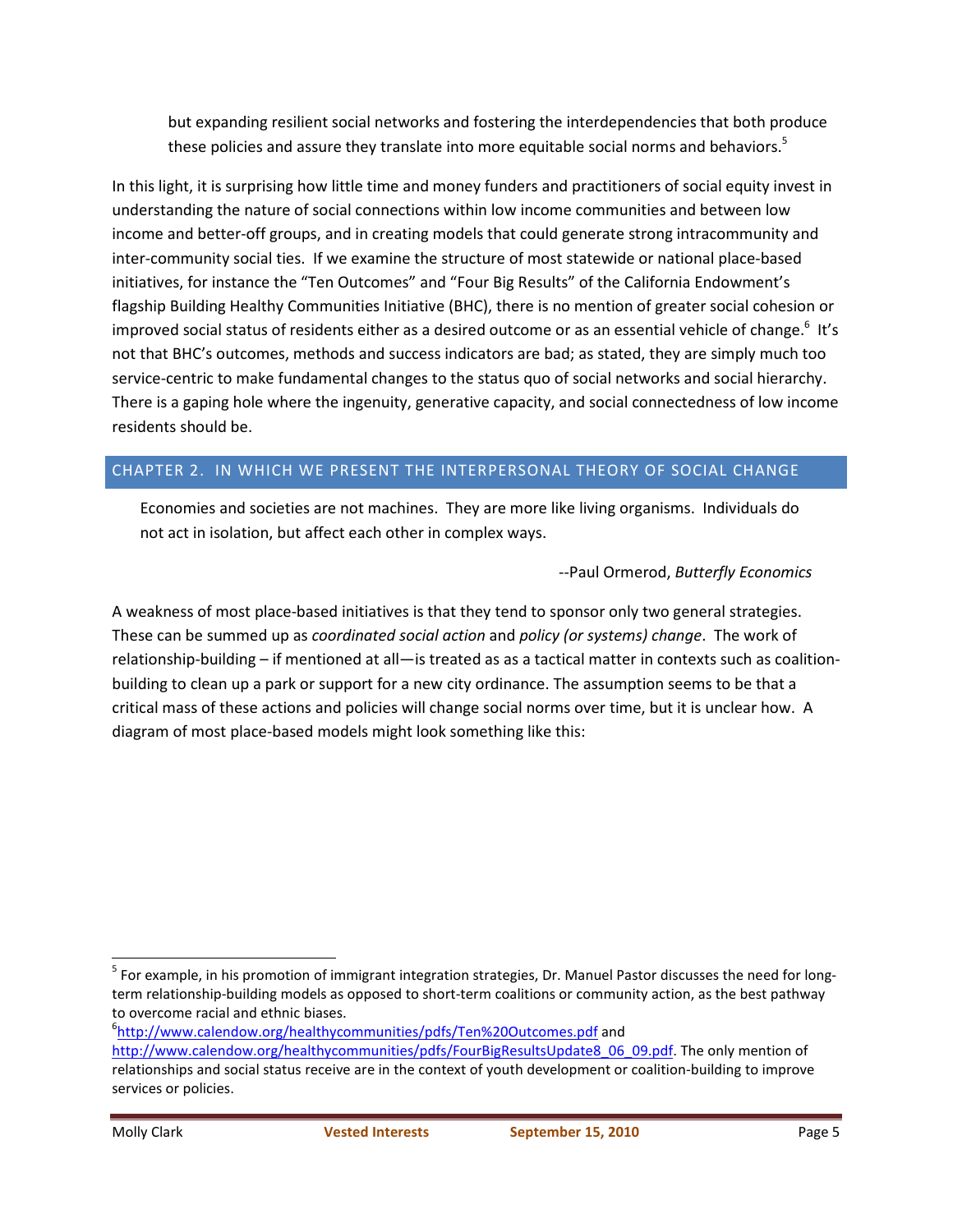

Coordinated social action and better policies have undeniably produced good things for society. Prime examples are the significant reduction in tobacco use in the U.S. and a new understanding of the social determinants of obesity and chronic disease. What these strategies are *not* effective at is significantly increasing social connectedness, or substantially altering the social status of low income residents. While it is not impossible that incremental changes in environments and policies could reduce social tensions in the long run, to invoke economist John Maynard Keynes, in the long run we are all dead.<sup>vii</sup> So

why not take a faster and more direct route if we can?

A more straightforward and powerful approach to social transformation would elevate building social capital to a strategic level, and leverage the dynamic interdependencies of social networks, social action and social policies. Such a model would look more like this:

**A more straightforward and powerful approach to social transformation would elevate building social capital to a strategic level, and leverage the dynamic inter-dependencies of social networks, social action and social policies.**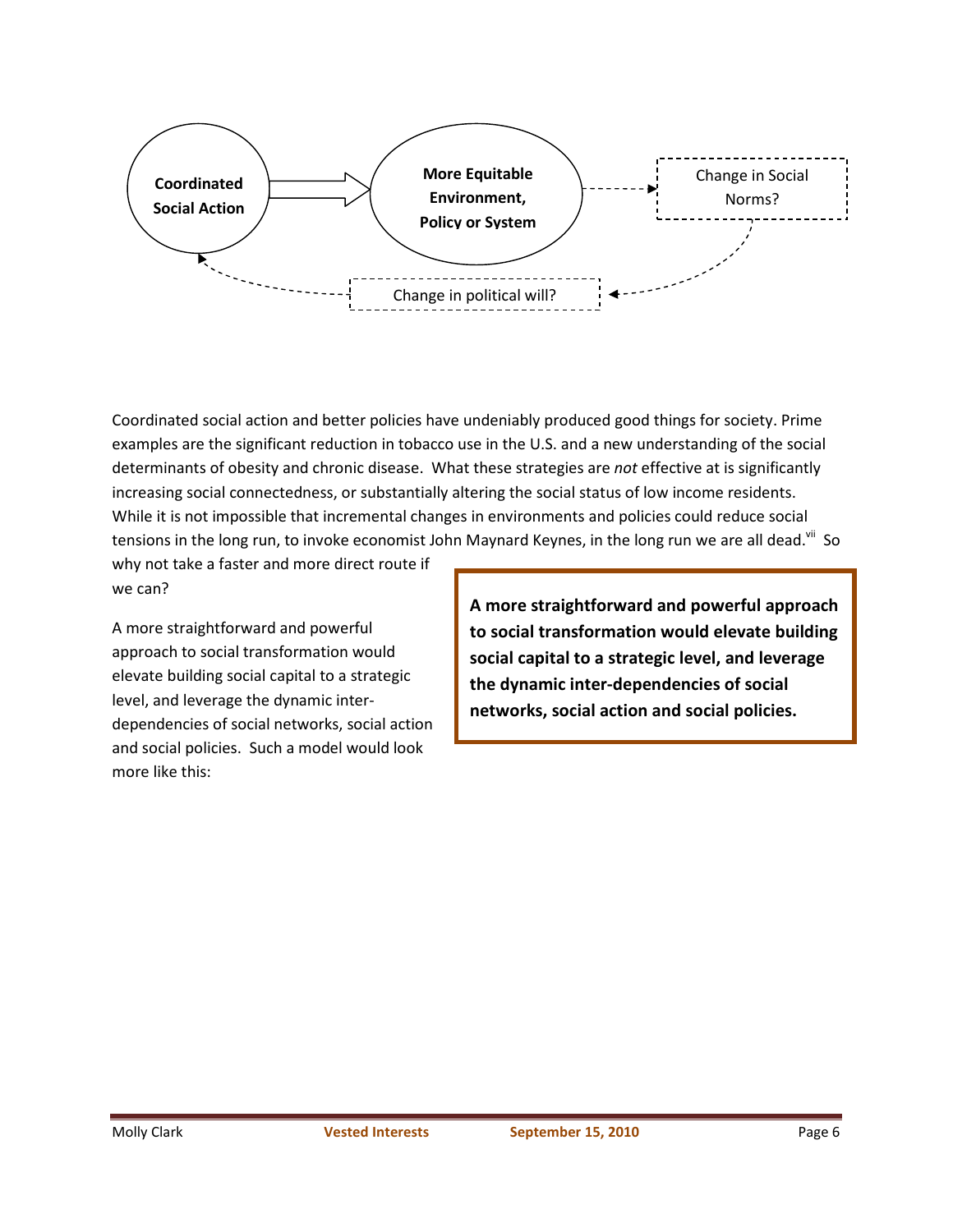

This model begins with and is rooted in the development of social networks and peer-based relationships over time. The expansion of social networks catalyzes coordinated social action that emerges from shared goals of ever-broader constituencies, and builds political support for policy change in a self-reinforcing dynamic. Each strategy entails its own activities and outcomes that are interdependent with the other two strategies.

*Expanding social networks***:** This strategy requires focused attention to social connectedness and interpersonal dynamics. It more resembles Community Group Therapy than it does traditional service provision, community organizing, and advocacy for policy change, because it precipitates the creation of new cross-constituency relationships and trouble-shoots the inevitable conflicts and misunderstandings that arise. Like community-building organizations such as service clubs or faith groups, expanding membership around identity of interests and common values is the point- in this case, with egalitarianism as the core organizing principle.

Measures of success would include things like the number of individuals who are included in the group; the diversity of people involved, across lines of class, race, education, age, profession, religion, legal status,political affiliation and other social markers; their continued involvement over time; the deepening of trust within and across affinity groups; acknowledged mutual dependencies and increased identity of interests. It should also measure what happens to participants as they form peer-based relationships with more diverse groups of people. We would want to know the extent to which expanding formal and informal social ties are creating a "multiplier effect", improving the status of low income residents in the broader community, and resulting in a more vibrant exchange of information and opportunities far beyond the scope of formal programs and services.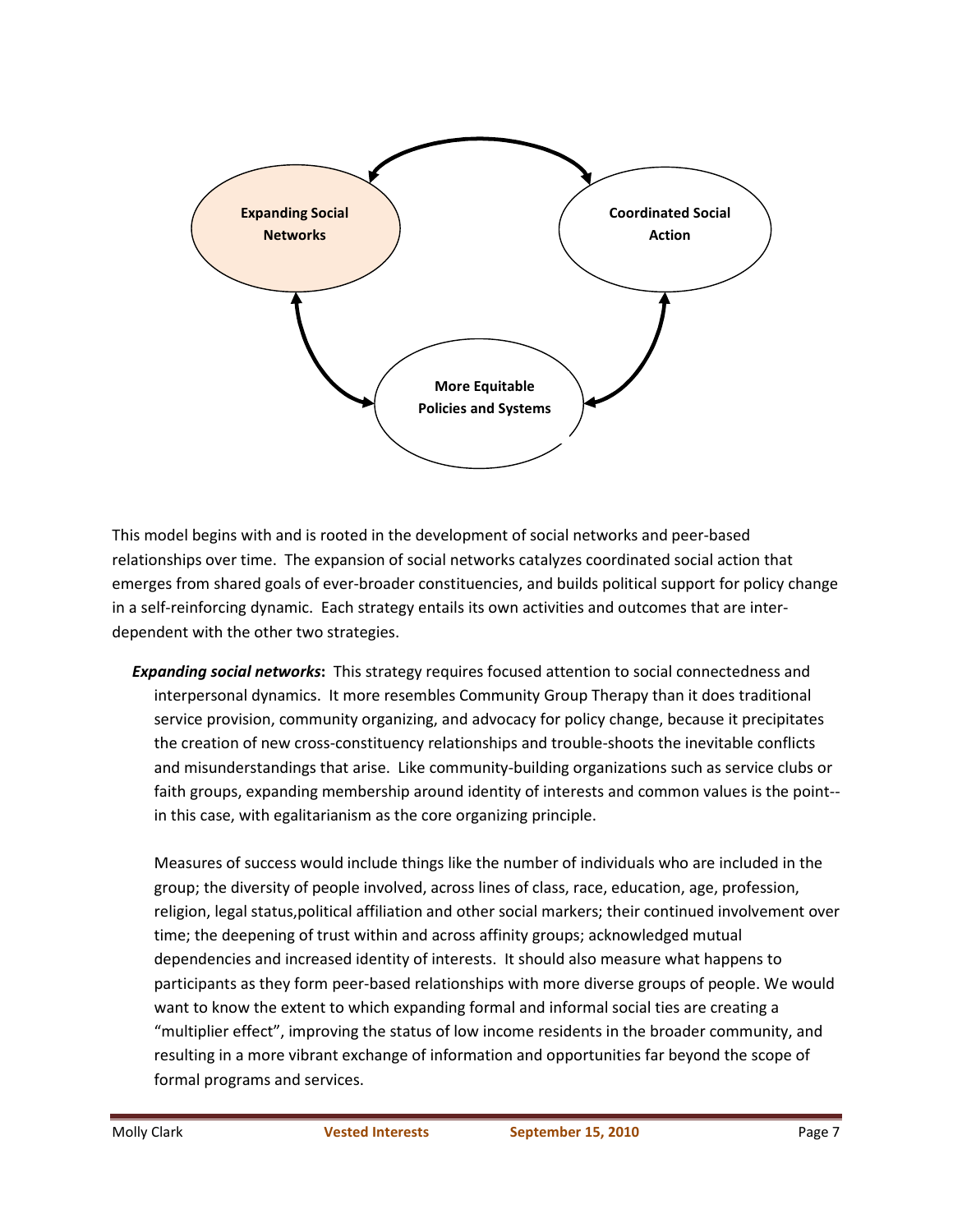*Coordinated Social Action:* Strong social networks and relationships alone do not solve all social problems; but they lay the essential groundwork to make problems solvable through coordinated

action on the part of ever more diverse stakeholders. These actions can be almost anything that the community sets as a priority: improvements in a local environment, such as cleaning up a park, creating a community garden, organizing Neighborhood Watch to improve safety, or advocating for a change in state, local or federal policy.

**In the Interpersonal Theory of Change model, it is only essential that all participants work** *as peers* **and pay as much attention to process (for instance, whether low income residents are really treated as peers) as they do to the concrete thing they are trying to achieve.** 

In the Interpersonal Theory of Change model, it is only essential that all participants work *as peers* and pay as much attention to process (for instance, whether low income residents are really treated as peers) as they do to the concrete thing they are trying to achieve.

Success measures would include not only the achievement of a tangible improvements or policies, but even more importantly, what happens to participants in the course of the action: Who was involved in what ways? Did people really operate as peers? Do these actions continually increase the skills, knowledge base and influence of low income and other stakeholders? Are these actions building on each other over time, and inspiring the next round of action? Are they having a "ripple effect" in the broader community?

*More Equitable Policies and Social Systems:* Policy and systems change play a critical role in promoting social equity. They are not, however, ends in themselves. Without a solid constituency that ensures their appropriateness and assures their implementation, policies can be ineffective. Systemic changes are only valuable to the extent that they promote an expanding "virtuous cycle" of social cohesion, increased economic opportunity and improved well-being for Americans.

Therefore, success measures should include not only whether a specific policy or systems change is adopted, but whether these changes are adopted, supported and put into action by increasingly diverse constituencies. The networks in the Interpersonal Theory of Social Change provide a structure that translates new policies into expanded, increasingly resilient social networks that carry social action forward to a new level.

This Interpersonal Theory of Social Change model was developed over the years with a number of colleagues and thought leaders from different fields, and is informed by my own background in literary studies, psychotherapy, microfinance, community health, and the social enterprise movement. It draws on experiences with peer loan group models in the U.S., the Support Action Team [SAT] model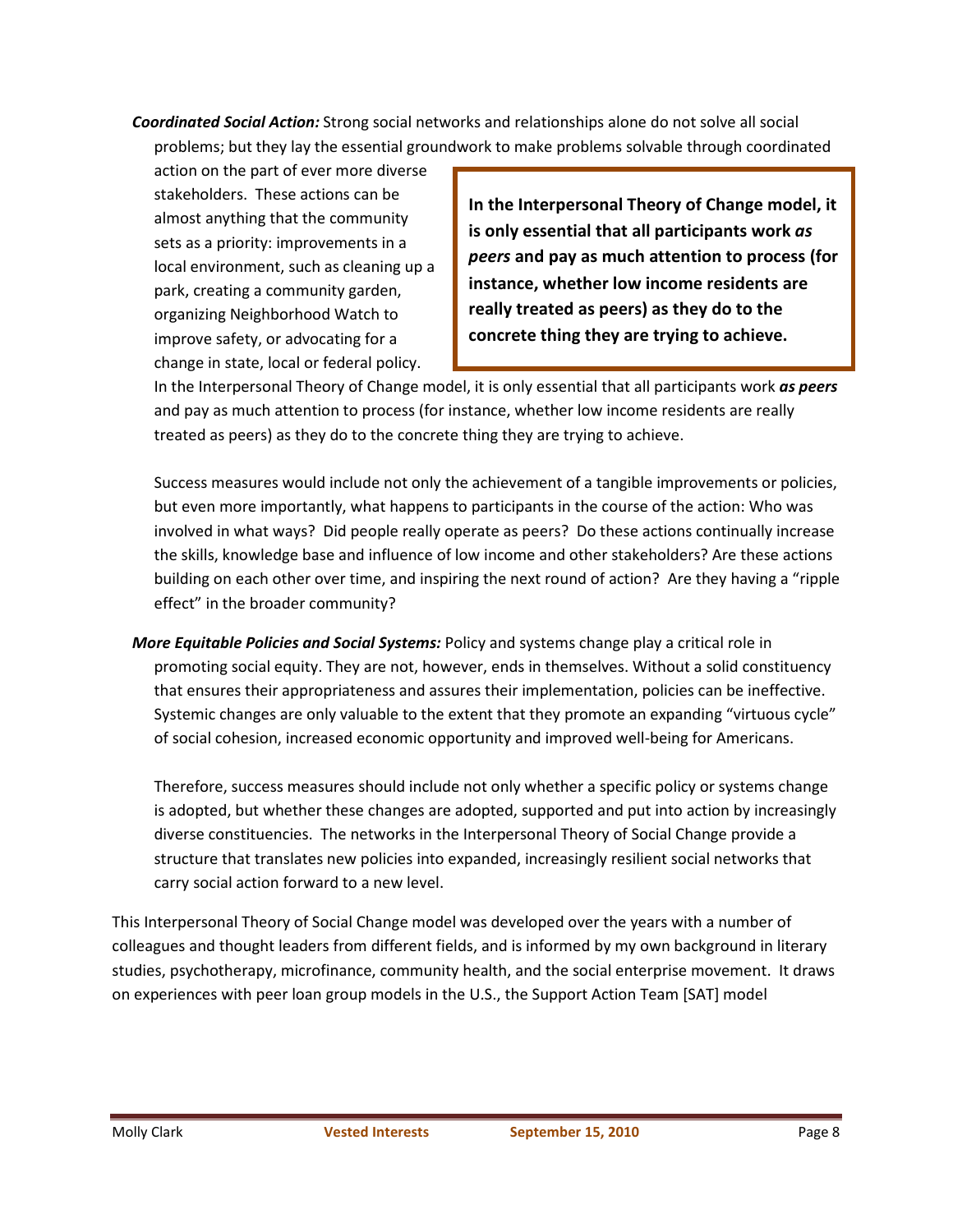developed by TEAMS: Transformation through Education and Mutual Support [TEAMS]<sup>7</sup>, the Public Health Institute's Partnership for the Public's Health Initiative<sup>8</sup>, and the Family Independence Initiative [FII]<sup>9</sup>, which is one of the most ambitious national experiments working to identify and leverage the close social bonds in immigrant and other low income groups to promote family self-sufficiency. The Theory has also been vetted and improved through the years by colleagues who are leaders from low income communities.

The Interpersonal Theory of Change was put to the test in the context of a place-based initiative in Concord, California, when I became the first Executive Director of two sister organizations focused in the low income Monument neighborhood: Monument Community Partnership (MCP) $^{10}$ , a cross-sector, community-driven collaborative; and its offspring, Monument Futures $^{11}$ , a day labor center that we morphed into a grassroots economic development center.

In brief, at MCP, we used Neighborhood Action Teams (NATs) as our central community organizing model. The strength of this model is that it combines individual and community goals, personal development with community action, and social network development for broad-based, long-term impact.<sup>12</sup> The NATs functioned in the context of a cross-sector community collaborative model that engaged residents, service providers, high level local government officials, and business leaders. Unusually for a cross-sector collaborative, MCP was incorporated as an independent 501(c)(3) organization to help ensure its long-term institutional viability. (See case history for further details.)

Monument Futures was among MCP's first projects. In an attempt to address a perceived problem for local businesses-- the growing number of day laborers congregating on a community thoroughfare,Monument Boulevard--in 2001 business leaders and the City initiated a day labor program. It was spun off as an independent 501(c)(3) nonprofit in 2001, but by 2003 was in deep trouble. Once I joined as Executive Director, we turned it around by taking an integrative, instead of segregative, approach and expanded it to become a community-led economic development organization open to the entire community.<sup>13</sup> Unlike any other economic development center I am

<sup>&</sup>lt;sup>7</sup> TEAMS no longer has a web site. It was an Oakland-based organization founded by Judith Rosenberg that promoted innovative, team-based models of community organizing.

www.partnershipph.org

www.fiinet.org

<sup>10</sup> http://www.monumentcommunity.org/

 $11$  http://www.monumentfutures.org/. Nomenclature for Monument Futures can be confusing, as has changed with its different foci. It is incorporated as the Concord Community Economic Development Center, Inc. The original day labor program was called Monument Labor Works. To reflect its new mission, we called it Monument Futures. In 2009, it became the Michael Chavez Center for Economic Opportunity.

<sup>&</sup>lt;sup>12</sup> The Neighborhood Action Team model is a variation on TEAMS' Support Action Team model.

<sup>&</sup>lt;sup>13</sup> Through his promotion of immigrant integration strategies this approach has been made respectable by Dr. Manuel Pastor, Professor of Geography and American Studies & Ethnicity at the University of Southern California and Director of USC's Program for Environmental and Regional Equity (PERE) and co-Director of USC's Center for the Study of Immigrant Integration (CSII). At the time, we were swimming against the tide of standard practice and conventional wisdom.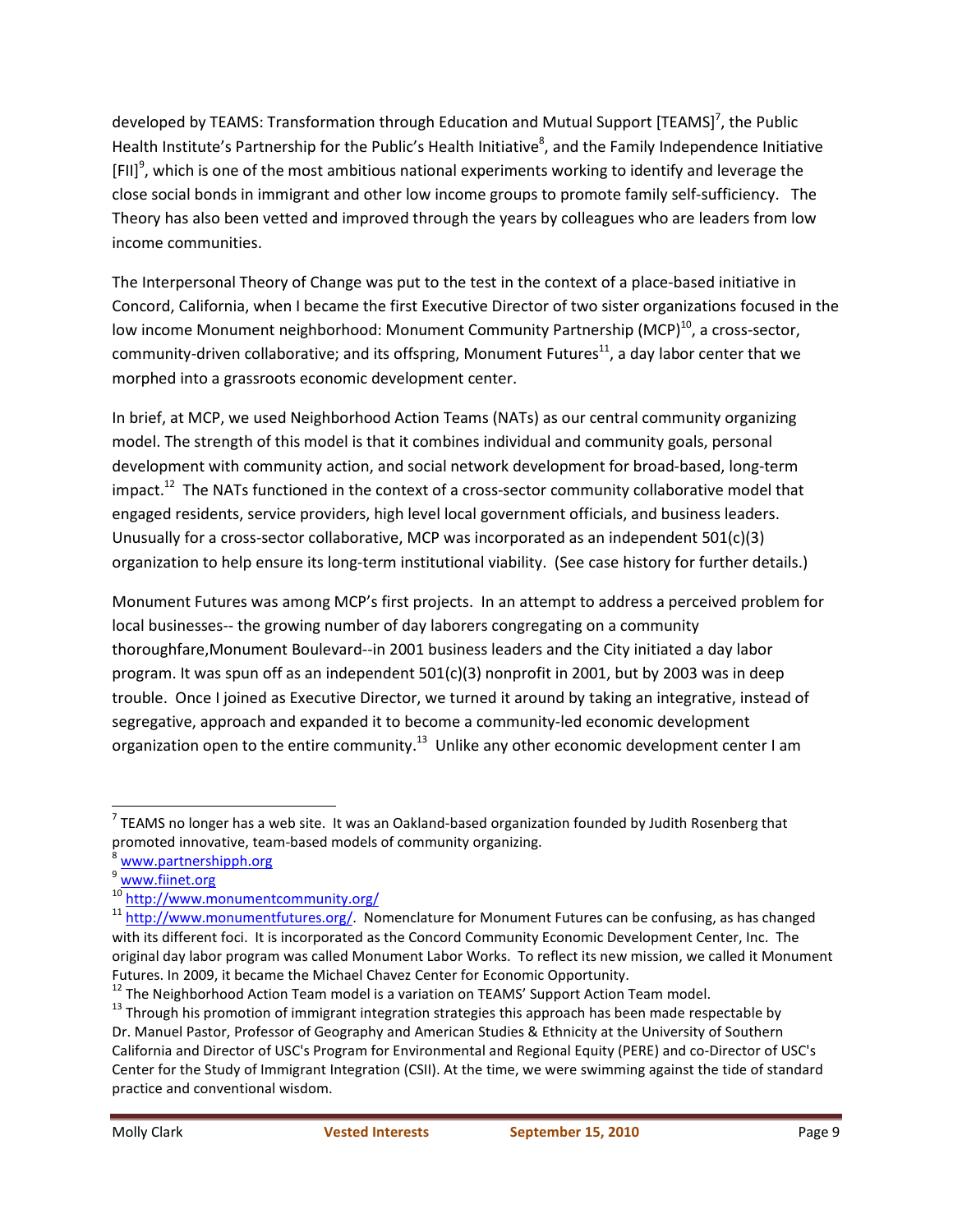aware of, we made the cultivation of social networks, leadership development of our members, and increasing the social status of immigrants and other residents as core to our mission as the day labor hiring hall, job training, business development and other services we provided. [Again, see case history for further details.)

In both organizations, with strong resident leaders, as well as supportive service providers and local government officials, we created and tested a number of innovative community-building models in which (a) residents geniunely drove organizational priorities; and (b) building strong social networks among people of diverse backgrounds was treated with the same seriousness and intentionality as bringing in new services and resources and advocating for changes in local policies. (See MCP and Monument Futures case histories for detail.)

The interpersonal approach to social change got results well beyond what we could have foreseen when we first headed down this path. It convinced many of us involved that building resident capacity and expanding informal social networks with the broader community is integral to and indispensible in achieving social equity. Treating social capital as a strategic, instead of tactical, component of the work, we saw rapid changes in both attitudes and

**The interpersonal approach to social change got results well beyond what we could have foreseen when we first headed down this path. It convinced many of us involved that building resident capacity and expanding informal social networks with the broader community is integral to and indispensible in achieving social equity.** 

behaviors of many participants, some of whom were severe critics of this approach at the outset. I have since met a handful of other practitioners of community-building efforts who have taken similar paths and have corroborated the difference in results.

And there is yet another major benefit to building social capital as a key strategy in equity work. It changes the paradigm of social action in some basic ways, and provides a lens to more clearly observe, evaluate and improve the work on the ground, including who is involved, what models we use, where the work is housed, how the work is financed and how success is measured.

CHAPTER 3. IN WHICH WE EXPLORE HOW THE INTERPERSONAL THEORY OF SOCIAL CHANGE MOVES US FROM COMMUNITY ORGANIZING TO REORGANIZING COMMUNITIES AND CREATING EQUITY IN REAL TIME AND PROPOSING FIVE MAJOR IMPROVEMENTS TO PLACE-BASED INITIATIVES.

I now want to present what I used to call the one-genus hypothesis, or postulate. This hypothesis I word as follows: *We shall assume that everyone is much more simply human than otherwise*…

--Harry Stack Sullivan, M.D., *The Interpersonal Theory of Psychiatry*viii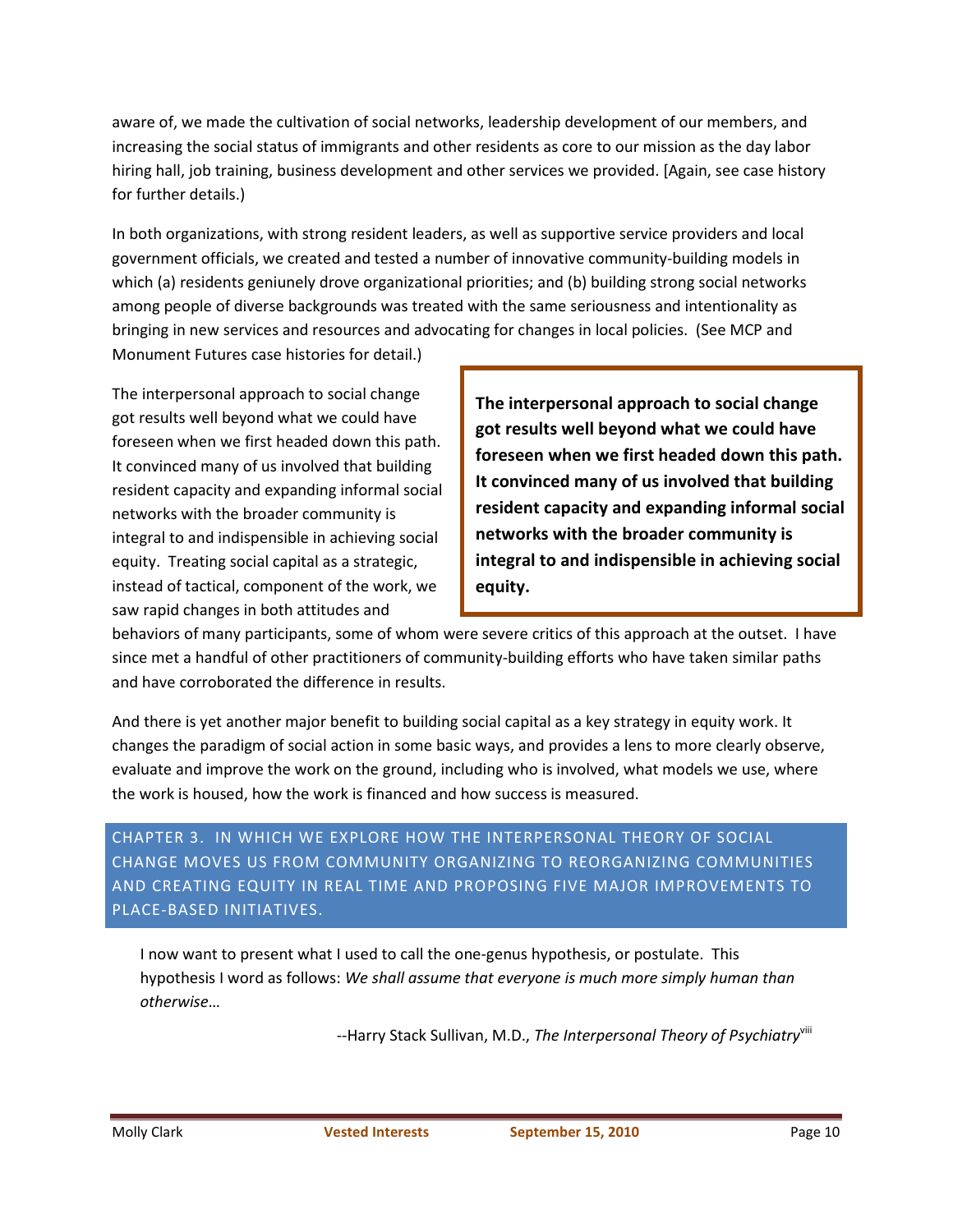At the local level, social equity work is less about community organizing than about the wholesale reorganizing of communities and restructuring of personal and professional relationships to be more egalitarian. Organizing and advocating for expanded resources, better community environments and more equitable policies are undeniably critical to achieving a more equitable society. However, in the end, it is interpersonal attitudes and behaviors that determine social norms and societal values.

Reorganizing communities entails getting people from different backgrounds –including those who perceive themselves to be in opposing camps—to know each other and to work together productively. Starting with low income and other people against whom the social and economic deck is stacked, the goal is for "strange bedfellows" to get to know each other as individuals, start to identify and trust one another, openly and tacitly challenge each others' belief systems and behaviors, work through differences, and establish a critical mass of lasting social ties based on mutual trust, mutual accountability and mutual dependency. This not only changes the way low income residents think and behave; it changes everyone involved and opens opportunities unimaginable when social networks remain narrowly homogeneous and social hierarchies are preserved.

However, deeply examining and rearranging interpersonal relations is unfamiliar, even disturbing, territory for many. We all tend to self-organize around people we readily identify with, and to shy away from those who challenge our assumptions and belief systems. (This is even true of social activists, government officials, and funders.)

When we work to restructure social networks, interpersonal relations, and social status, we must deliberately deconstruct and disrupt the comforting assumptions we make about ourselves and the world. When you get to know and work as peers with, for instance, a day laborer or people from the Hmong community (or for that matter, a supporter the Tea Party movement), it forces us to raise awkward questions, not just about our institutions and policies, but about ourselves and others as purveyors of inequity, including those who are poor. It is so much easier, but much less effective, to confine our activism solely to blaming systems, discussing equity at conferences, and yearning for the day when our policies will change social norms and free us to treat one another better.<sup>14</sup>

In this light, the amount of personal discomfort we experience in taking an interpersonal approach to the work can be a strong leading indicator that something is actually changing. Incorporating a focus on interpersonal behavior and social networks is not only a more productive pathway to equity; it is deeply satisfying because we are able to create and see social change in real time, as we live and breathe. If

 $14$  A compelling recent example of the influence of social networks on policy change is the extent to which support for marriage equity has gained ground over the past decade. A Gallup poll result published May 29, 2009 concludes, "Views of gay marriage are strongly related to ideology. But the increase in support among those who personally know someone who is gay or lesbian is not merely a reflection of the fact that liberals are more likely to know someone of same-sex orientation. Further analysis reveals that, when controlling for ideology, those who know someone who is gay or lesbian are significantly more supportive of gay marriage than are those of the same political persuasion who do not personally know someone who is gay or lesbian."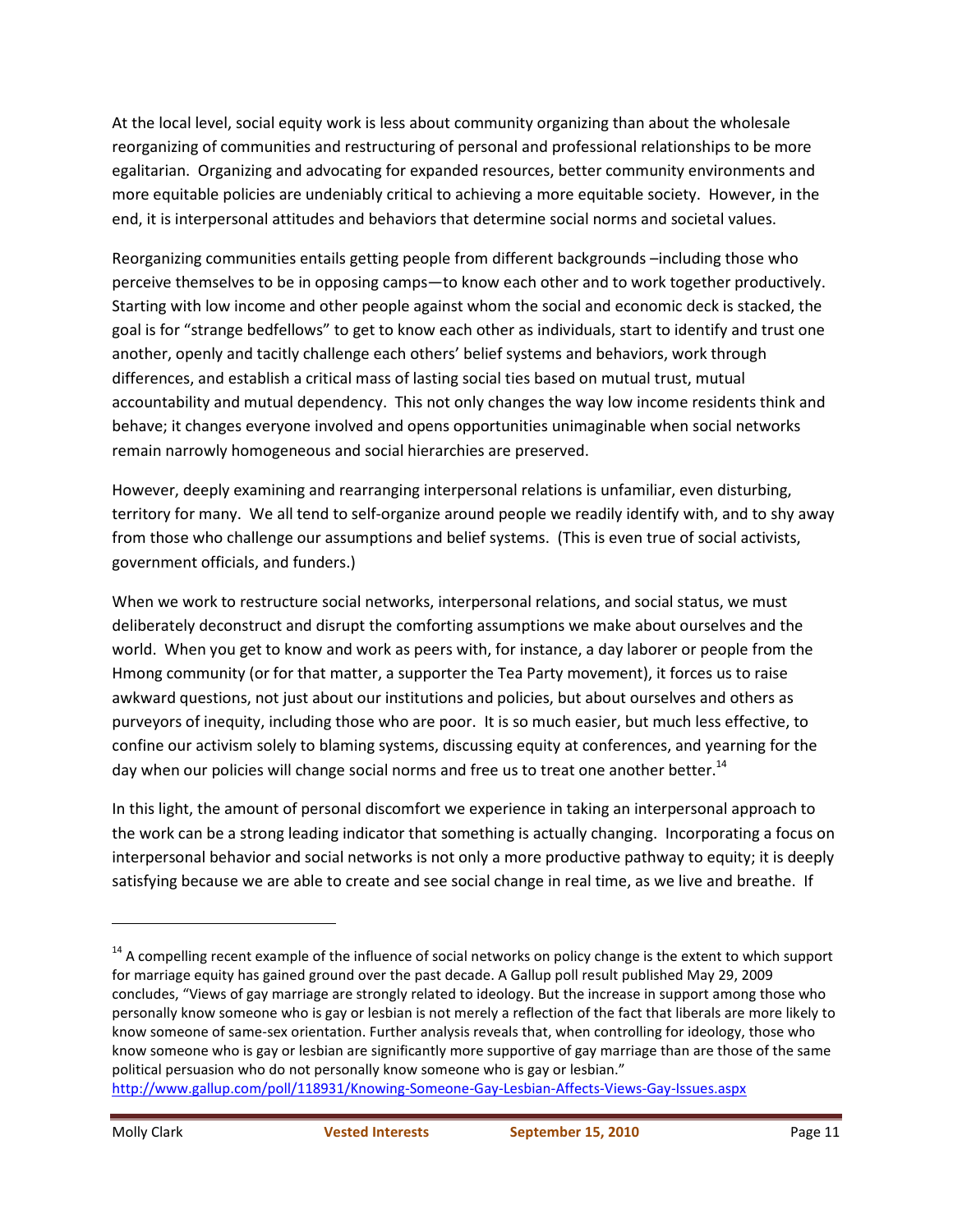done well enough, the work is fun, intellectually challenging, and expands the personal and professional horizons of all participants, not soley low income residents. Not without its own frustrations, the interpersonal approach produces the opposite of the kind of burn-out that social activists often experience when they feel they are beating their heads against the wall and getting nowhere.

Last but not least, paying attention to personal and social aspects of the work allows us to see equity work through a new lens, exposing flawed reasoning, counter-productive aspects of models and tools we use, key improvements we can make, and better uses of available resources.

The following is a discussion of five major areas where we could get much greater mileage from placebased equity initiatives and achieve equity more directly and rapidly. It takes:

- **1. A different kind of leader to build relationships and social networks**
- **2. Models and tools that don't sabotage what we are trying to achieve**
- **3. Creating new institutional homes for the work**
- **4. Better ways to finance and sustain the work**
- **5. Better ways to measure success**

### *1. A DIFFERENT KIND OF LEADER TO BUILD RELATIONSHIPS AND SOCIAL NETWORKS.*

Simply by finding and reaching those few special people who hold so much social power, we can shape the course of social epidemics. In the end, Tipping Points are a reaffirmation of the potential for change and the power of intelligent action. Look at the world around you. It may seem like an immovable, implacable place. It is not. With the lightest push – in just the right place – it can be tipped.

#### --Malcolm Gladwell, *The Tipping Point*

Each one of the 3 major strategies for social transformation outlined above requires a different kind of leadership. We are familiar with the kind of focused management and issue expertise needed for effective social action and advocacy efforts. However, building social networks requires leaders who are natural connectors; are open-minded; are perceptive about other people; value collaboration over competition; and are as eager to learn about themselves as they are about others. So the first step in an interpersonal social change model is to find such leaders among residents in the community, social activists, business owners, funders and other key stakeholders; cultivate their skills; and equip them to experiment in the interpersonal dimension of the work.

### *2. MODELS AND TOOLS THAT DON'T SABOTAGE WHAT WE ARE TRYING TO ACHIEVE.*

When we pay close attention to rearranging social networks and changing the status of residents, we quickly find that the social equity movement is caught in a paradox: in too many instances, we are trying to create social equity by using tools, models and institutions that preserve the status quo of social hierarchy. It is no wonder that low income residents, service providers, government officials and activists get frustrated at how slow change is. It would be like trying to fly to the moon in a yacht: it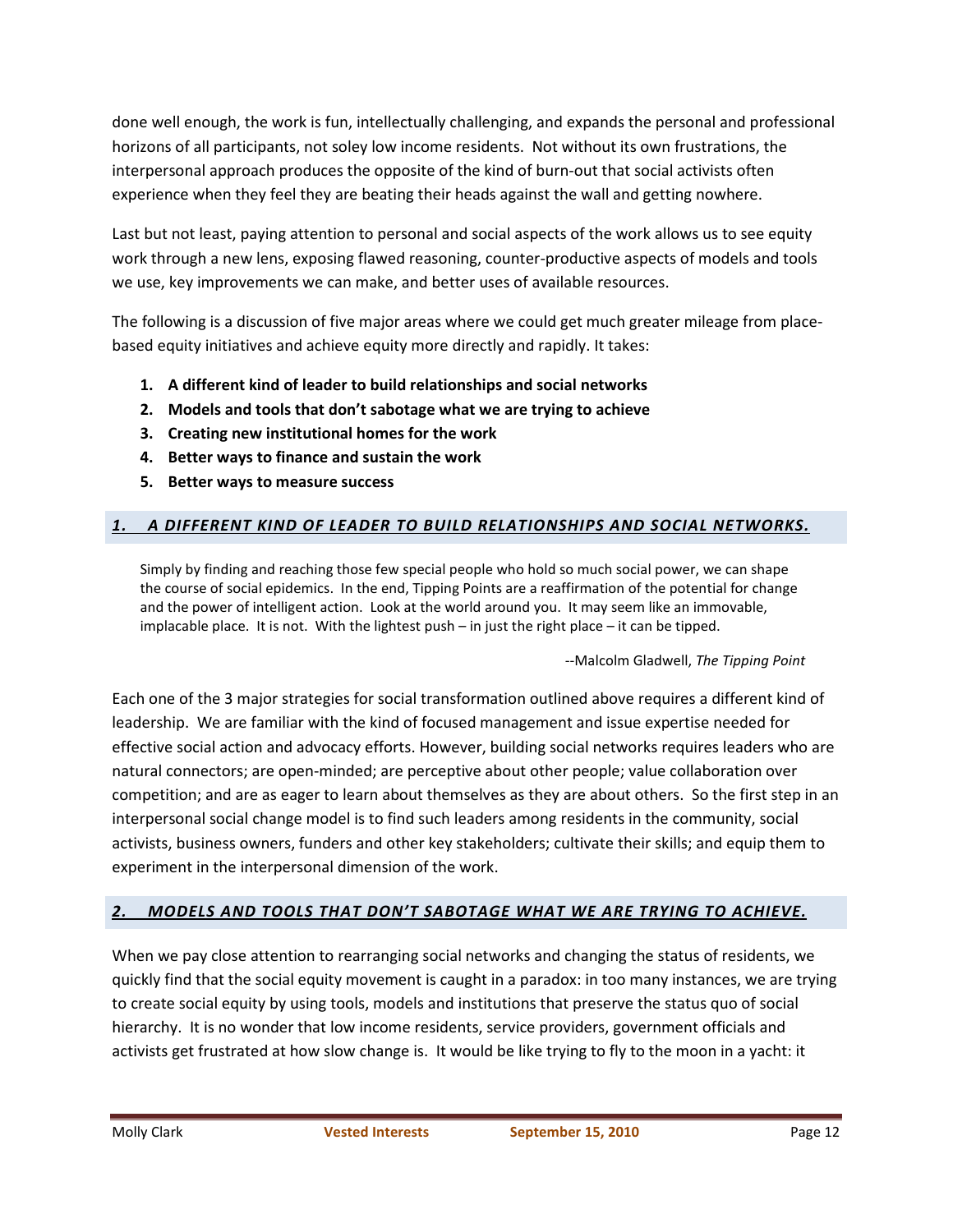doesn't matter how well-constructed the craft is, it is just the wrong vehicle to get you where you want to go.

For example, in a positive move from paradigms of the past, most place-based equity initiatives are disposed to take what John McKnight dubbed an asset-based, rather than a needs-based approach to community-building. ("Asset-based" means that there is a baseline assumption that low income residents are just as smart, capable and ambitious as anyone else: what they lack are the information and resources required to act on these strengths.) Thus, they make an effort to assure that residents are "at the table" with other community stakeholders in determining community priorities.

But too often the seats reserved for residents are still at the children's table. The "real" work is determined and carried out by the usual suspects – professionals and powerbrokers. In the worst cases," resident leadership" can be window-dressing that tends to reinforce, rather than fundmenantally challenge, social hierarchies. This happens, for instance, when residents are included in an advocacy campaign, but it is the "experts" who identify the issues, make the real decisions and lead the action. Or when service providers engage promotoras to carry out a health-related "education and outreach" program within their communities, but fail to include them as project designers, problemsolvers, and trouble shooters. Or when a Family Resource Center pays lip service to resident "assets", but uses an "intake and assessment" form that focuses on their needs and deficiencies, to the exclusion of their talents, ambitions, and the contributions they can make as colleagues. So long as residents are not being engaged as peers and problem-solvers, they remain comfortable inferiors—a distinction in status that is felt and understood by all, if seldom articulated.

Many models we use can create equity in real time, but it demands critical thinking and constant course correction by residents and other participants to break our unconscious bad habits of unequal behaviors. We need to structure models and tools in ways that fundamentally challenge the status quo; force us to see people as multi-dimensional human beings with both strengths and foibles, not examples of a stereotype; and build multi-faceted relationships based on mutual trust and mutual support.

Here are two examples of what this looks like on the ground: At MCP, we found that enlightened service providers were interested in learning how to better engage residents as peers in their work. Instead of a 'peer-to-peer' training, in response, our most experienced resident leaders, the Neighborhood Action Team (NAT) facilitators, developed a 2-day training targeted to service providers. It light-heartedly demonstrated how patronizing and counter-productive many services are, and provided participants with exercises on how to work in tandem with residents on program design, implementation and evaluation. This created demand among service providers for what we called the Community Consultant program, where our resident leaders provided consulting services to, for example, the county Children and Family Services and Transportation departments, helping them design and evaluate projects in ways that respond to community demand and treat residents as intelligent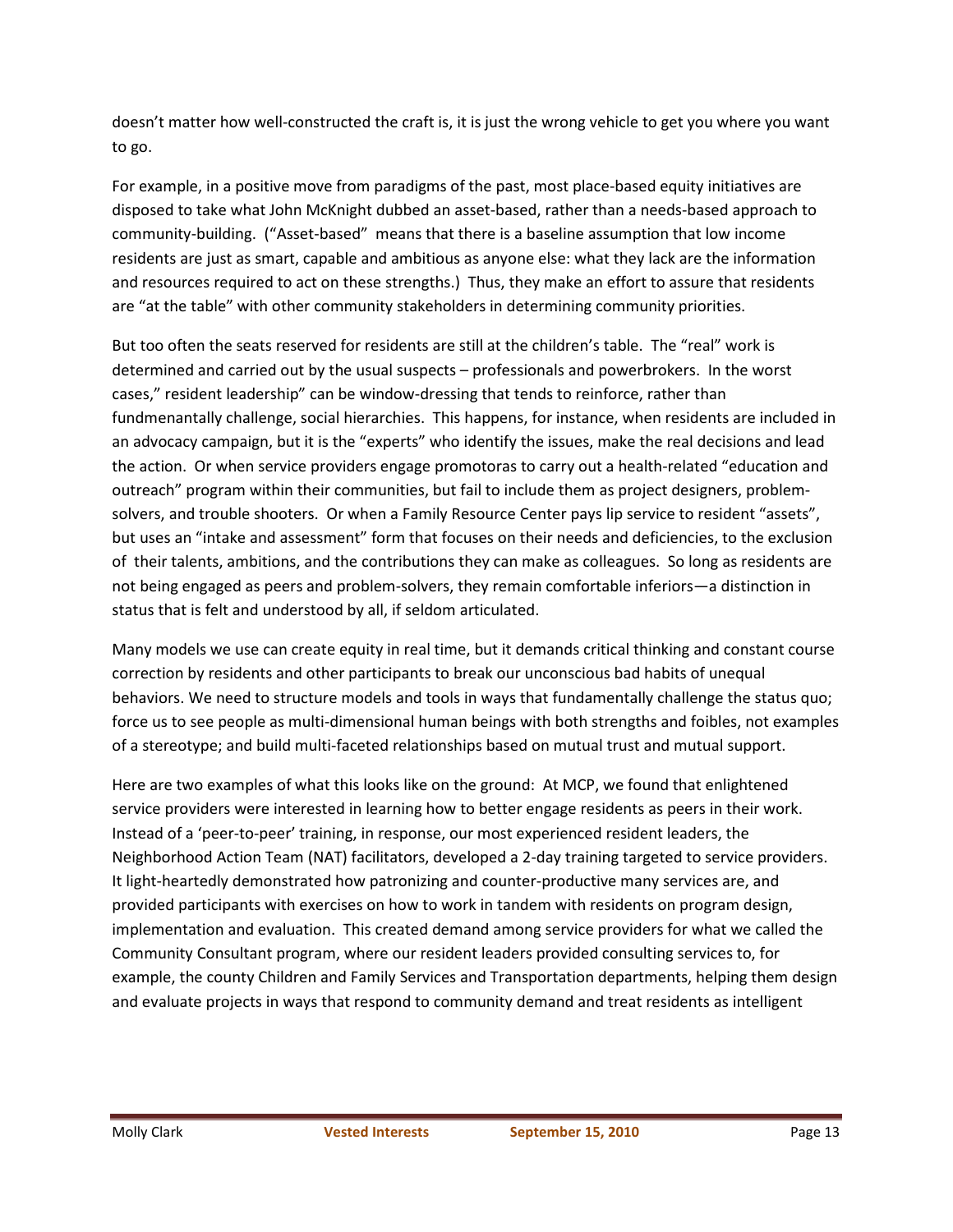peers.<sup>15</sup> Not only did this provide a valuable service to providers and professional growth opportunities for the Consultants. It reversed expected roles, and introduced a healthy confusion about who is the client and who is the expert.

Likewise, at Monument Futures, we created a number of venues in which our member day laborers challenged social norms by interacting as peers with others in the community--not only other residents, but business leaders, City staff, city office holders, and service providers, among others. For instance, building on five years of volunteerism and leadership in the community, when the recession hit our day labor members hard and work dried up, we developed a promotional campaign by positioning them as philanthropists and benefactors in the community<sup>16</sup>--more our association with business leaders from Rotary than a day labor center-- flipping the expected narrative about day laborers as either parasites or victims.

When a critical mass of people share such experiences often enough and over a long enough period of time, it almost inevitably alters the people involved and begins to have a ripple effect in the community, as participants influence their peer networks, who influence their peers, and so on. This is how social norms get nudged toward a tipping point.

### *3. CREATING NEW INSTITUTIONAL HOMES FOR THE WORK.*

[O]ur institutions are too powerful, authoratative, and strong. Our problem is weak communities, made ever more impotent by our strong service systems.

--John McKnight, *The Careless Society*ix

When building social networks has a central place in social equity work, it also requires us to pay close attention to where the work is housed. As a matter of fact, we probably need to invent new institutions that are designed expressly for the purpose, because existing institutions do other things, but not this. An equity-focused institution must have long-term viability; must embrace community-building and social equity as a core part of its mission; must be structured to rearrange, expand and solidify social networks; and must model and "export" social equity.

 At present, most place-based equity initiatives are simply housed in the wrong places to do this critical and distinctive part of the work. This is a major impediment to progress. Community collaboratives that engage residents as key stakeholders are pointed in the right direction, and are probably the most

 $15$  This also had the potential to become a revenue stream both for resident leaders and MCP. MCP charged \$47.50 per hour for Community Consultant services. The Consultants earned \$35 per hour and MCP retained a finders' and administrative fee of \$12.50. We did not bring this to scale during my tenure, but it was a promising model and provides an example of the revenue innovation discussed later.

 $16$  In a multi-week campaign to raise funds and food for the Monument Crisis Center, every one of the 80+ day laborers personally contributed \$10 of their scarce pay, and volunteered many hours to collect food and cash donations from the broader community.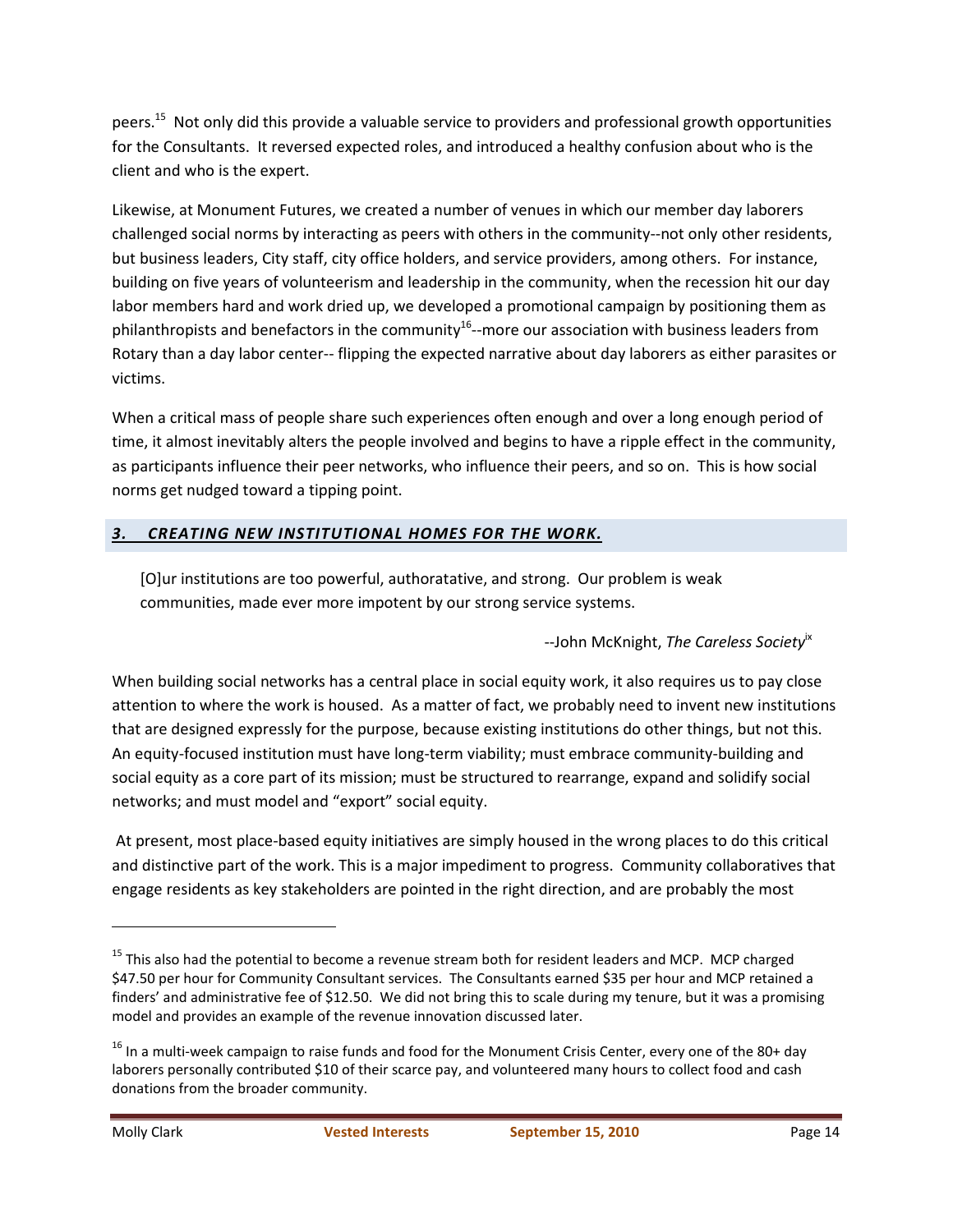promising models we have at our disposal as things stand. However, they are almost never structured or used in ways that fundamentally change the ways communities are organized. Some fatal flaws include:

• *Primary emphasis on services and environment or policy change, under-emphasis on building long-term relationships*

There are community-based organizations that "get" the interpersonal dimension of social change. Some of the most prominent locally-initiated community-building initiatives, such as Dudley Street Neighborhood Initiative in Boston or the Jacobs Center for Neighborhood Innovation in San Diego, recognize the value of relationship-buidling, and use community organizing and social action projects not just as ends in themselves, but to expand and solidify social networks.

However, this dimension of the work has not translated into an evidence-based practice that is promoted nationally on a scale with service expansion, social action and policy change. It certainly is not practiced on a big enough scale to make a broad difference in community structures, resident status or broad social norms.

The statewide and national place-based equity initiatives sponsored by foundations or the federal government could have far greater impact if they incorporated interpersonal models as a key strategy. These would have the clout and resources to support experimentation with relationship and equity-building institutions, such as the model we developed at MCP. This would generate a new and powerful tool for the equity movement, and a critical mass of centers to innovate and track what works and what doesn't in promoting equity.

### • *Temporary Partnerships and Collaboratives*

Building relationships among strangers—particularly people from disparate or hostile classes, races, language groups, cultures and educational background-- is demanding, specialized and long-term work. Unfortunately, many place-based initiatives, collaboratives and partnerships are too short-term to have much impact. Coalitions form, might do some good work, then disband. In many cases, when the funding dries up, a collaborative falls apart. There can be a revolving door of participants, either because people change jobs, lose jobs, have a family crisis, lose interest, or have no incentive or venue to continue the work when a coalition dissolves.

When this happens too often in a community, it does not merely signify a regretable loss of momentum, collective knowledge and experience. It can breed cynicism, fuel mistrust and reinforce the negative stereotypes people tend to embrace about each other. Community residents may roll their eyes when yet another do-gooder wants to engage them in community work. A technical assistance provider may become disenchanted when providing the same training to successive groups of promotoras, yet seems never to lead anywhere. Social activists burn out or give up on residents who don't show up for meticulously-planned campaigns or projects, or even appear to care about their communities.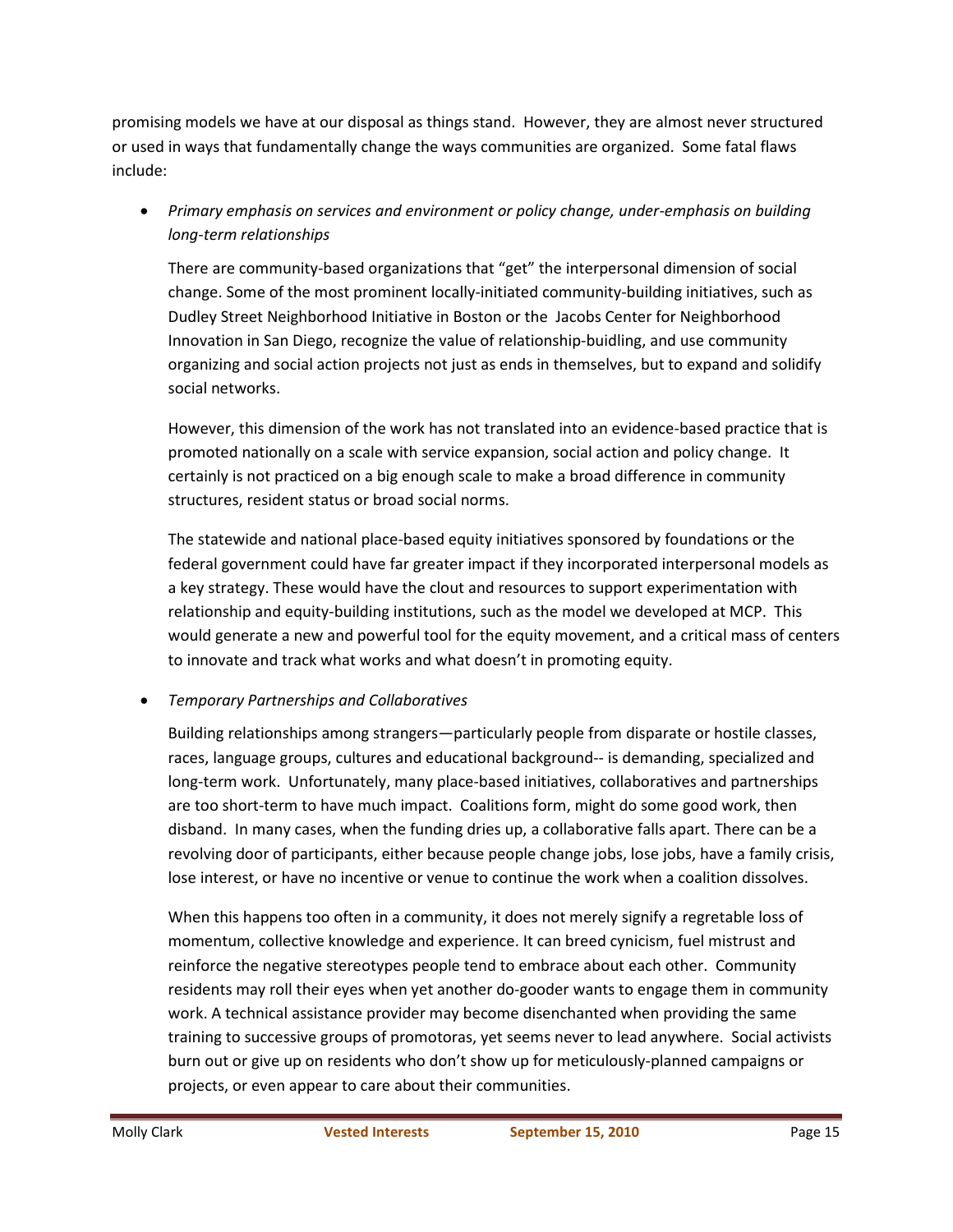It takes time to build relationships that are self-sustaining and take on a life of their own. The equity movement could get and greater maintain traction if housed in collaboratives that have long-term viability and are equipped to make the required long-term investment in expanding and strengthening social networks among disparate stakeholders.

#### • *The Wrong Institution To Model Social Equity and Change Social Status*

Most place-based equity initiatives try to overcome the longevity problem by identifying a "host" institution that will anchor a community collaborative, and have the resources to carry on social change work in perpetuity--typically government agencies, schools, social services or other organizations.

But building social equity and community is almost never part of their core mission. This means that the work is not truly institutionalized, and is subject to change or eradication with staffing, board or resource changes. Furthermore, host institutions with long-term resources are seldom

the radical change agents in our world. Social services and government agencies, for instance, are usually on a short leash when it comes to major innovations like creatively broadening social networks or structuring things in ways where residents are high level decisionmakers.

While there are institutions such as faith groups or service clubs (e.g., Girl Scouts or Rotary clubs) that build

An Institutional Experiment: Monument Community Partnership

Monument Community Partnership is unusual in that the value of institutionalizing as a collaborative was recognized early on, and after about three years in operation it incorporated as an independent 501(c)(3) nonprofit organization. While this had its own headaches and challenges because it was an unfamiliar model, it also provided a blank canvas that spurred enormous creativity as we were forced to explore questions like: What is the purpose of an organization like this? What should it try to achieve to make it a worthwhile investment of people's time and money? What actions should it take and why? How do you structure an organization so that it builds relationships, assures all members are genuinely equal, provides value to all participants, and still gets stuff done? How do you describe it? How do you fund it? How will we know if its succeeds? While none of these questions have been fully resolved, over the years MCP not only provided platform that introduced a number of solid programs and community campaigns; it provided a center of gravity around which a diverse community genuinely began to coalesce and reorganize. [See attached MCP Case History for more detail]

community, their missions and audiences are too narrowly defined to serve anything but a contributory role in building social networks and social equity.

The problem is, the vast majority of institutions that could responsibly manage major community investment are oriented to provide social services, not to build community and social equity. To achieve its aims, the social equity movement should really be anchored in a critical mass of new local institutions that are explicitly designed to *model social equity* and *build relationships across interest groups for the long haul* as the central part of their mission. This could provide a focal point for experimenting with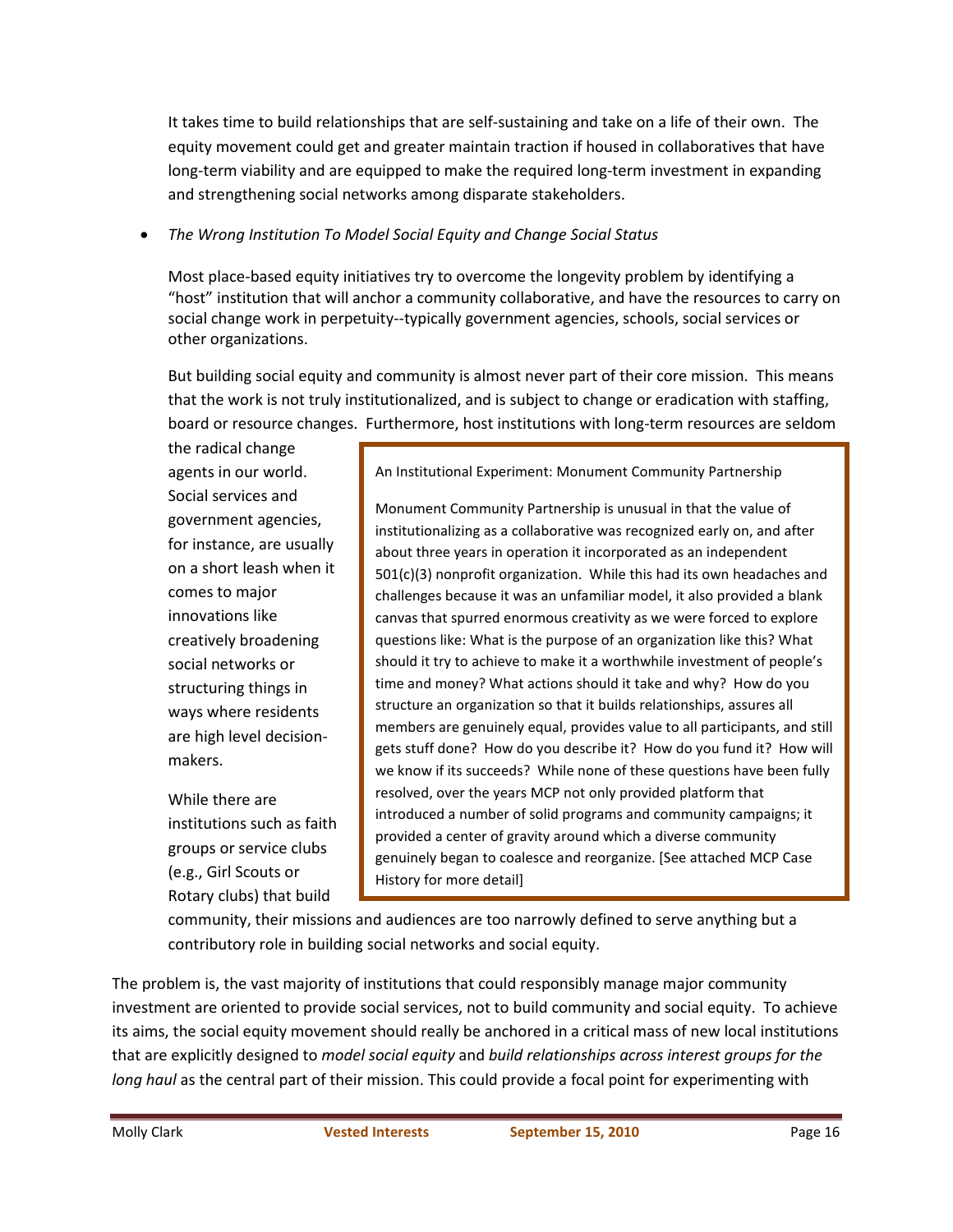processes and structures that can then be "exported" to other venues, like social services and economic development centers.

#### *4. BETTER WAYS TO FINANCE AND SUSTAIN THE WORK*

It is difficult to get a man to understand something, when his salary depends upon his not understanding it.

--Novelist and socialist politician Upton Sinclair

Money is a powerful tool. Depending upon the way social equity financing is structured and managed, it can accelerate the achievement of equity, preserve the status quo, or, in some cases, even set things back. There are currently at least three big problems with financing the equity movement: where money comes from, what it is used for, and who controls it.

• *Where money comes from* 

It is widely recognized how problematic it can be to accept financial support from, say, BP, Wal-Mart or Citigroup, when we are trying to change the systems that concentrate wealth in the hands of the few, find more sustainable fuel sources, or restore a balance between the influence of corporations and the general public in public policy.

However, far less attention is paid to the ways in which even well-intentioned and mission-targeted revenue streams, such as foundation or government grants, can either promote or get in the way of attaining the goals of social equity. This is particularly the case when a major grant is the sole or primary funding source for an equity initiative. While few practitioners would refuse such an opportunity, it forces them to over-depend on the grantor in order to sustain program activities. In situations like this, the funder inevitably supplants the community as the primary customer because it is she who pays our salaries. In the name of "accountability", funders may end up micro-managing ostensibly community-driven processes, superseding the judgment of residents and other local stakeholders in terms of serious decision-making. This can frustrate practitioners who know the difference, and can send a "counter-empowerment" message to residents, fueling disillusionment and further mistrust in "the system" and persuading them that it is not worth their time or effort to participate.

This reinforces the message of social activists like Kim Klein, who for decades have argued for diversification of resources in the social change sector, not just for greater sustainability, but because it better aligns accountability with mission. Klein emphasizes raising funds directly from low income communities: When they help pay our salaries, we are more likely to make sure programs are demand-driven and more directly serve their interests. Similar observations have emerged through the microfinance and social enterprise fields, which analyze how revenue flow affects society and the social purpose sector, and experiment with revenue models that cross the lines of standard nonprofit and for profit business boundaries.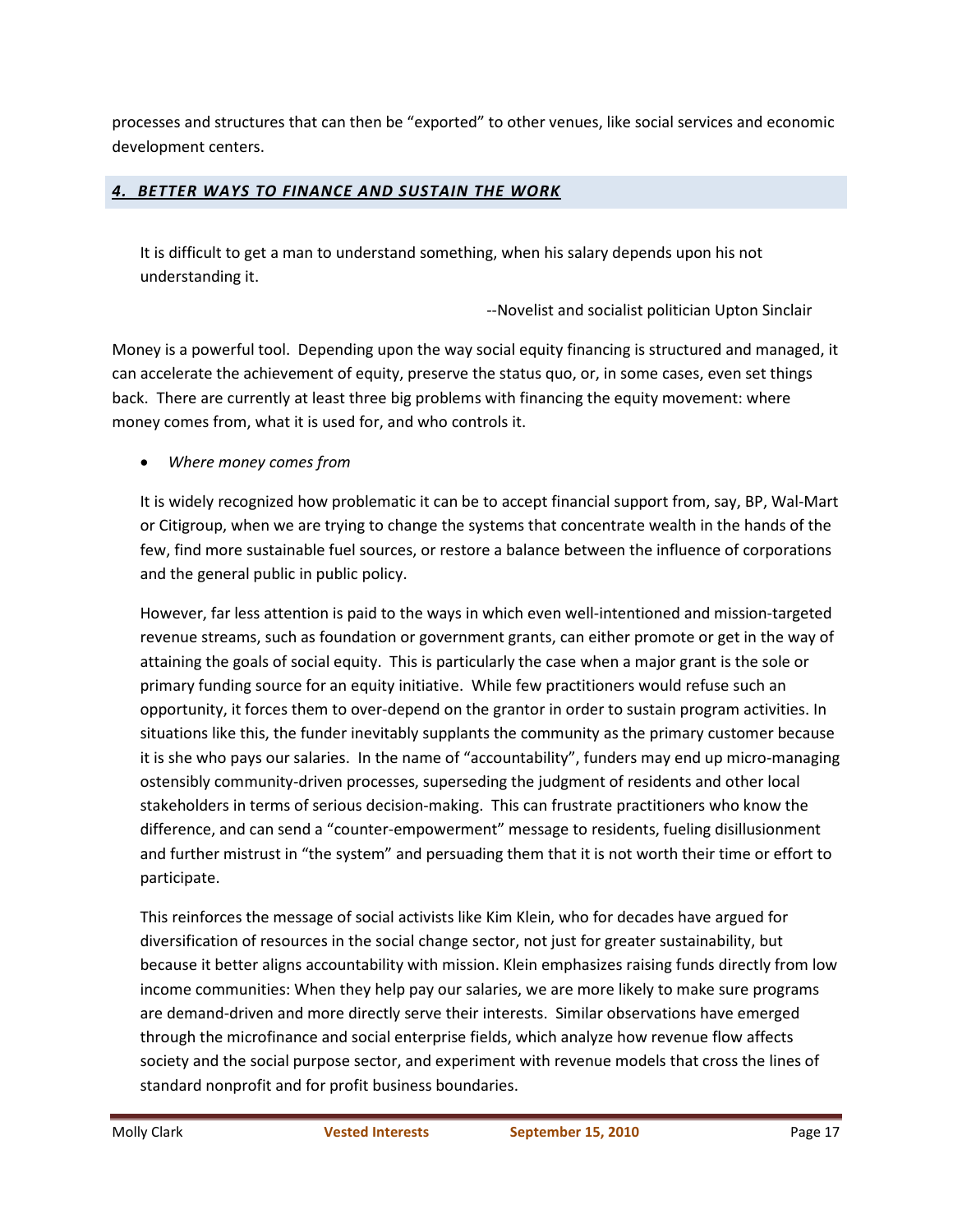Having said this, major funding sources like foundation and government grant initiatives play a unique and critical role in the field of social equity because they mobilize large-scale resources to fuel change. But it matters how these funds are structured and managed.

Like any other business venture, it would be a positive step to require place-based grantees to build long-term revenue generation into their models from Day One, thus diversifying accountability and establishing a healthier dynamic for the organization or collaborative.<sup>17</sup> Revenue generation strategies should be taken just as seriously as program delivery, and should integrate best practices from the social enterprise and microfinance movements. There should be heavy investment in revenue innovation as a function of the work, particularly generating funds directly from key stakeholders, and in ways that benefit residents and organizations alike<sup>18</sup>. This provides the kind of direct feedback loop that for-profit businesses enjoy, where constituents can vote with their dollars: if an organization fails to provide them with sufficient value, it will lose their financial support. This kind of discipline would help assure productivity and mission-focused lines of accountability.

• *What money is used for* 

One thing that funders seldom pay for is sufficient time, expertise and activities required to do the interpersonal and networking aspects of the work, such as those that have been outlined throughout this discussion. In all fairness, this is partially because we have not developed convincing success measures for building social capital. However, we cannot develop an evidence base for social capital-building strategies until there is enough investment in and experimentation with social capital-based models to understand how they work and what their impact is. (See below, "Better Ways to Measure Success")

An exception to this rule was the original Partnership for the Public's Health initiative sponsored by The California Endowment. The purpose of this four-year funding stream was to support a specific process—getting local health departments to partner with residents in setting and implementing community health priorities -- not a pre-determined project or outcome. MCP, one of the original PPH grantees, proved a fertile field for this kind of investment. Likewise, this kind of funding was pivotal to MCP's success, providing a resource, an incentive, and a forcing function to disrupt old social norms and establish new ones. (Again, see MCP case history for detail)

It would accelerate progress if—at least in the first few years—funders of place-based initiatives built this kind of flexibility into their grant making, and held their grantees accountable for rigorous

 $17$  As opposed to the year the grant is about to end.

 $18$  For example, Monument Futures charged a \$20 monthly fee for membership in its day labor program, which they consistently ratified as a good deal. As noted elsewhere, MCP piloted its Community Consultant model that expanded resident leadership opportunities, increased their earnings, and created a small revenue stream for MCP. And Jacobs Center for Neighborhood Innovation has pushed the envelope by developing investment vehicles in which low income residents can qualify as investors.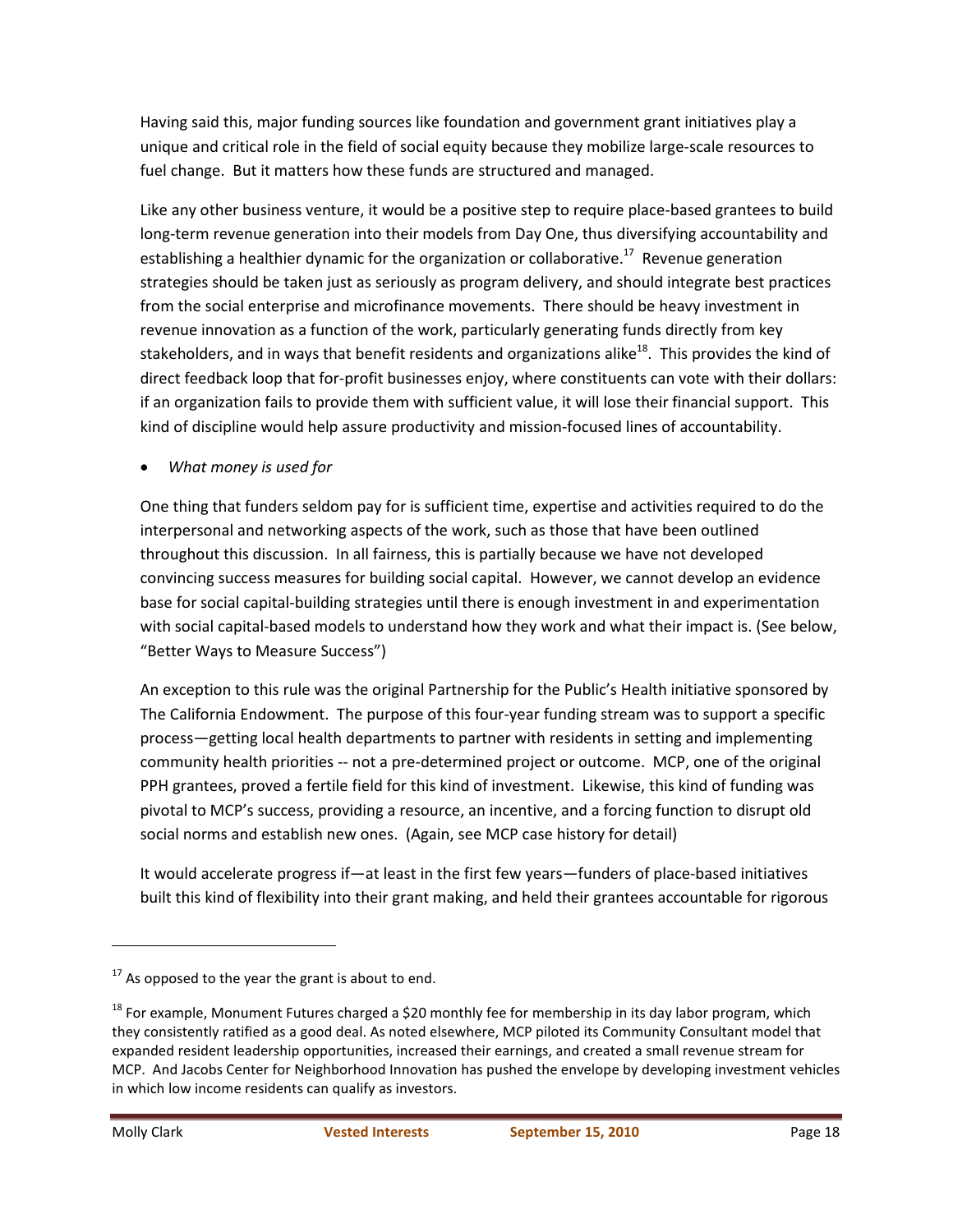innovation in and evaluation of network-building models. Once sound equitable process is wellestablished and embraced by a critical mass of residents and community power brokers, funders should then invest in the capacity of organizations and communities to sustain this aspect of the work for the long haul through (for instance) membership fees or other community-generated revenue streams such as those developed by the Jacobs Center for Neighborhood Innovation, or MCP's Community Consultant model, where experienced resident leaders provided consulting services to local agencies and MCP charged a premium on their hourly rate for administration and training.

#### • *Who controls the money*

Whoever controls the money controls the agenda, and that is almost never low income residents. To paraphrase comments made by Maurice Lim Miller, founder of the Family Independence Initiative, our society (including most social equity practitioners) doesn't trust poor people with money, thereby helping to assure poor people have no opportunity to develop financial muscle in the formal economy. In essence, if we in the equity movement don't provide a platform for building this kind of capacity among residents, who in the for-profit sector will?

One of the most pernicious fallacies that continues to cloud our thinking is the assumption that poor people are clueless when it comes to managing resources. In studies conducted by FII and microfinance researchers, there is strong evidence that most low income people manage their scarce resources exceptionally well, because they have to in order to survive. This is particularly true in groups with solid intra-community ties. For instance, people from many tightly-knit immigrant and other low income groups spontaneously share resources through tandas and other forms of informal savings groups. $^{19}$ 

Having debunked the myth of their financial incompetence, it has become clear that even very poor people can ingeniously mobilize and leverage available resources in informal economies. What they tend to lack are opportunities to acquire information and opportunities to build these skills in the context of the formal economy. The microfinance movement has gone furthest to get money directly into the hands of low income individuals to use for individual and family gain. Initiatives like Jacobs Center for Neighborhood Innovation have pushed this into the realm of social investing, experimenting with the development of a community foundation, where residents are among the decision makers in how funds are invested. If we are sincere about resident empowerment, we need to continue this type of innovation, equipping residents with information, pathways and latitude to responsibly exercise control of both spending and revenue generation as an integral part of the structure of place-based initiatives.

<sup>&</sup>lt;sup>19</sup> Savings group models, for instance, are being heavily promoted internationally by Oxfam's Manager of Community Finance, Jeffrey Ashe, among others.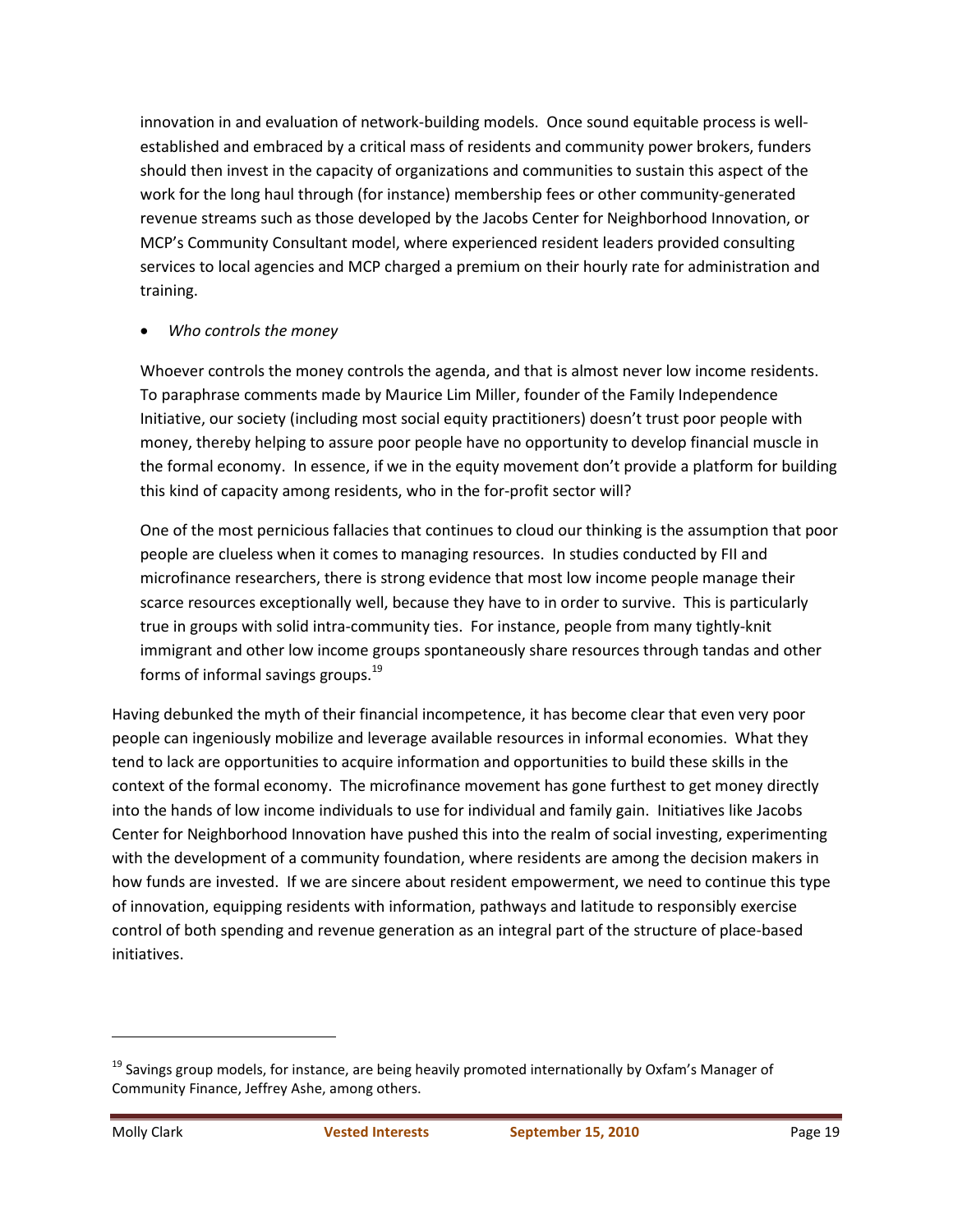#### **5. BETTER WAYS TO MEASURE SUCCESS**

The economists messed everything up…. The main barrier to getting progress has been that statistical agencies around the world are run by economists and statisticians [a]nd they are not people who are comfortable with human beings.

> --Alex Michalos, former chancellor, University of Northern British Columbia on the Canadian Index of Well-being<sup>x</sup>

Measures of success and accountability that are the standard fare of the equity movement are focused on things like the addition or expansion of services and service-related outcomes of clients, concrete changes in local enviroments, or changes in public policy. However, in the view of practitioners and evaluators who embrace interpersonal and social capital-building strategies in equity work, these outcomes fail to capture the things that constitute deep-seated, self-sustaining community transformation. Changes in resources, environments and policies are undeniably important. But, the real story is that of the people and groups that generate this change: what happens to them and their social networks, in terms of increased capacities, connectedness, inclusion and social status. We need ways to tell if this level of personal and group transformation is taking place on a large enough scale.

So, starting in 2002, a group of us who are equity practitioners and evaluators formed the San Francisco Grassroots Civics Lab<sup>20</sup> to develop and test such an evaluation model. The model tracks the interdependencies of individual and group empowerment of low income residents, their social connections, changes in their social status, reorganized community relationships, concrete changes in resources, the local environment or policies, and how these things can catalyze a self-reinforcing virtuous cycle. If fully and broadly implemented, this or similar evaluation models would paint a far more complete picture of what community change and emerging social equity looks like, and provide a useful guide to what works (or what doesn't) for equity practitioners, investors, and researchers.

The vital importance of changing what we measure has, in fact, emerged as a global issue. A recent New York Times Sunday Magazine article, "The Rise and Fall of the GDP,"<sup>xi</sup> provides an overview of international efforts to find alternatives to the GDP as the primary measure of national and global wellbeing. Among several initiatives to change measures of social and economic well-being, at the request of French President Nicolas Sarkozy, three economists, Joseph Stiglitz, Jean-Paul Fitoussi and another Amartya Sen, formed a commission in 2008 to develop alternative measures to the GDP. Among those

<sup>&</sup>lt;sup>20</sup> The Grassroots Civics Lab was initiated by Robert Putnam in a national challenge to develop and measure the growth of social capital. The San Francisco Bay Area Grassroots Civics Lab was hosted by the Northern California Council for the Community (NCCC) (now reintegrated with United Way of the Bay Area). Its members were NCCC evaluator Larry Best; independent evaluator Melanie Moore Kubo, now of See Change Evaluation; Judith Rosenberg and Jody Parsons of TEAMS: Transformation through Education and Mutual Support; Henry Izumizaki and Verna Lim, then of the California Community Protection Foundation (Henry Izumizaki is currently with the Russell Family Foundation and Verna Lim with Vida Studios); and Molly Clark, of Vested Interests and Monument Community Partnership.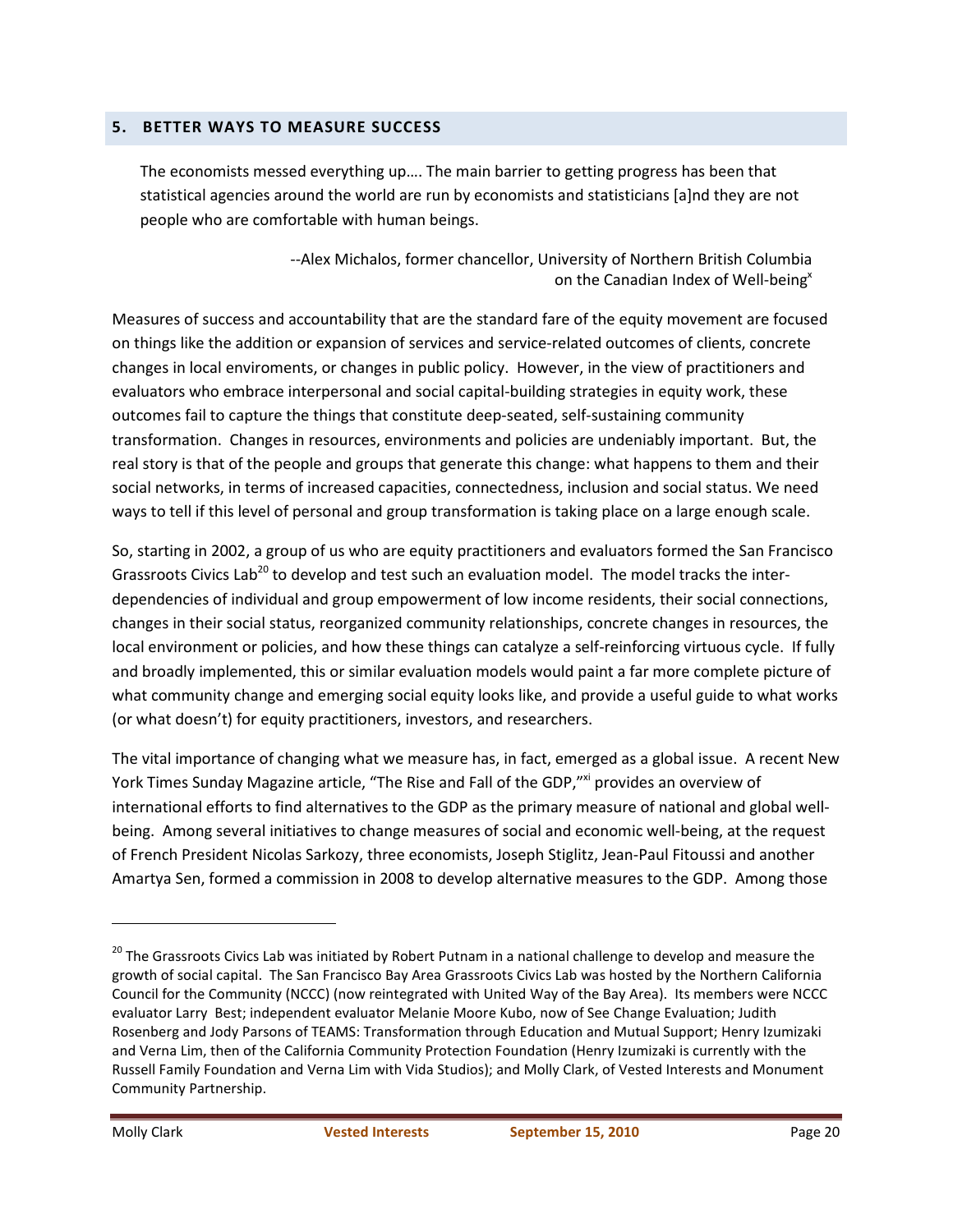who served on the commission is Robert Putnam, who argued, "it seemed possible that measuring social connections, and putting those measures on a national dashboard, could be in society's best interests.<sup>21</sup>

It is critical to the success of the social equity movement to create reliable and convincing ways to track and measure the development and impact of social capital in communities, in addition to more traditional success measures. As importantly, place-based initiatives are an ideal venue – perhaps the only venue—where we can capture and meaningfully analyze this pivotal aspect of our human story. If we did this in enough places and on a large enough scale, it could be a great contribution to our understanding of human motivation, spur an increase of social cohesion in the U.S. and elsewhere, and be instrumental in allowing us to act on our best values as a nation and a society.

### IN CONCLUSION: WE CAN CREATE POLITICAL WILL FOR GREATER EQUITY—BUT IT TAKES REFRAMING THE LOCAL WORK

[F]or the growing good of the world is partly dependent on unhistoric acts; and that things are not so ill with you and me as they might have been, is half owing to the number who lived faithfully a hidden life, and rest in unvisited tombs.

--George Eliot, *Middlemarch*

Over the past couple of decades, thanks to pioneering social, public health and economic theorists and practitioners such as Muhammad Yunnus, John McKnight, Robert Putnam, Richard Wilkinson, Manuel Pastor and Angela Glover Blackwell, among others, there is now plenty of evidence that there is nothing wrong with poor people that isn't wrong with the rest of us; but there is plenty that is wrong with our social systems and social norms. As theory has translated into practice through the microfinance, health equity and other components of the social equity movement, we are getting glimmers of the vast talent, ingenuity and insight that lies dormant in low income communities, waiting to be harnessed by mainstream society.

As a result, there are a growing number of best practice models and programs that are producing encouraging results: microloans and subsidized savings programs for the poor; advocacy for cities to make Health Impact Assessments as ubiquitous a planning requirement as Environmental Impact Assessments; engaging residents in political advocacy campaigns; and place-based initiatives and crosssector collaboratives, which recognize the inter-dependencies of community constituents and resources, and leverage the power of different perspectives in solving complex problems. A remaining major gap would be filled if we applied the principles of social capital to social equity work in a systematic and concerted way.

Luckily, rearranging interpersonal relationships and creating new social capital is not rocket science. Just about everyone yearns to belong, to be included, to be recognized, and to be valued as a part of society.

<sup>21</sup> The Rise and Fall of the GDP," Jon Gertner, the *New York Times Sunday Magazine*, June 30, 2010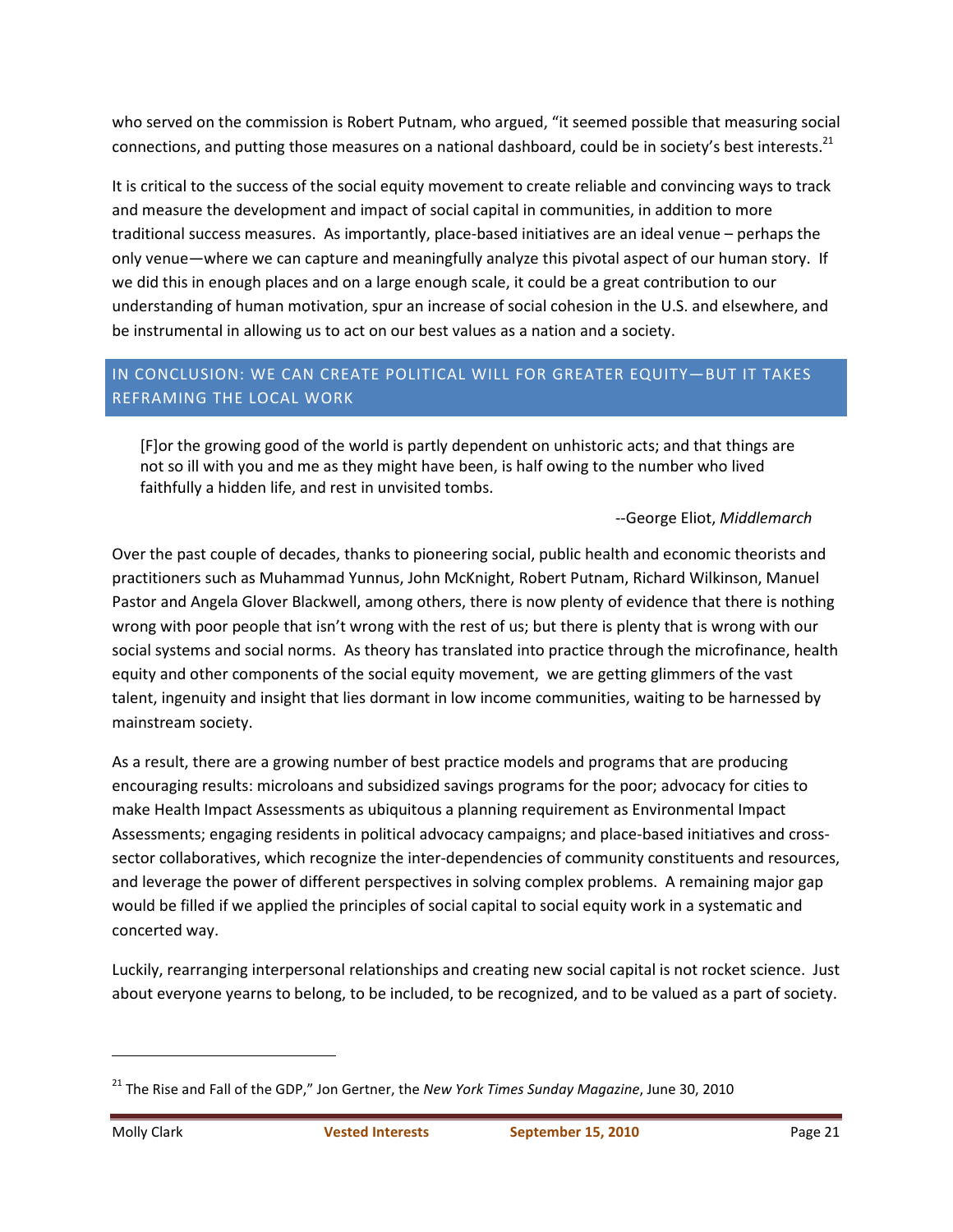It is (literally) in our DNA to connect and cooperate with one another.<sup>22</sup> This is the most potent tool we have to work with. But being human, we cannot do much to change society individual by individual, no matter how strongly we hold equitable values or want things to be different. As a middle-class, middleaged woman who speaks inadequate Spanish, I could never have become friends and colleagues with day laborers and other low income immigrants without a structure like MCP or Monument Futures. We are psychologically and socially trapped by mutual expectations that steer our behaviors. This is why we need new institutions that help us collectively examine, challenge, and change those expectations, and provide a platform for all of us to act on our best values.

We have done it before, and we will do it again, because Americans believe in fairness as the most fundamental precept of U.S. society. And in the interest of equity, the most revolutionary step we can take is to change who we each know, who we trust, who we identify with and thus, who we, as a society, care about.

#### ABOUT VESTED INTERESTS AND MOLLY CLARK

Vested Interests is a program I started in 2003. It is an outgrowth of a three-decade career that spans literary studies, practicing psychotherapy, and work in the fields of microfinance, community health, and the social enterprise movement. The common thread is trying to figure out what it takes for people to be happy, healthy and more consistently treat one another with decency and respect.

Vested Interests is an attempt to weave this experience together and help expedite the progress of the social equity movement. The idea emerged from my work since the 1980's with thought leaders like Dr. Peter Gill, of the Cambridge Psychotherapy Institute and promoter of a collaborative approach to psychotherapy; Jeffrey Ashe, of Working Capital (now with Oxfam International); Judith Rosenberg, from TEAMS: Transformation through Education and Mutual Support; Henry Izumizaki, then of Groundswell Network (now the Russell Foundation); Maurice Lim Miller, founder of the Family Independence Initiative; Tracie Haynes, one of the best community-builders I know; and scores of resident leaders, including Kathy Renfrow, Esperanza Flores, Mary Lou Laubscher, Armando Garcia, Martin Segobia and others who have made me see and believe in human potential in ways I never could have without them. In different ways, these organizations and individuals examined, cultivated or made use of what is called "bonding" (or "strong") social capital – meaning the close-knit bonds of mutual trust and mutual support within affinity groups—to get people out of poverty.

Vested Interests was created because there was also a need for models that generate and use "bridging" (or "weak") social capital – the links between different affinity and interest groups. It is these social connections that provide most of the information, job connections, business contacts and other resources we need to thrive as individuals and a society. These links have been massive casualties of

<sup>&</sup>lt;sup>22</sup> John Forbes Nash, Jr., Bruce Bueno de Mezquita, and other game theory experts have conducted numerous experiments demonstrating that our self interests as human beings are not opposed to, but rather are tethered to group interests.